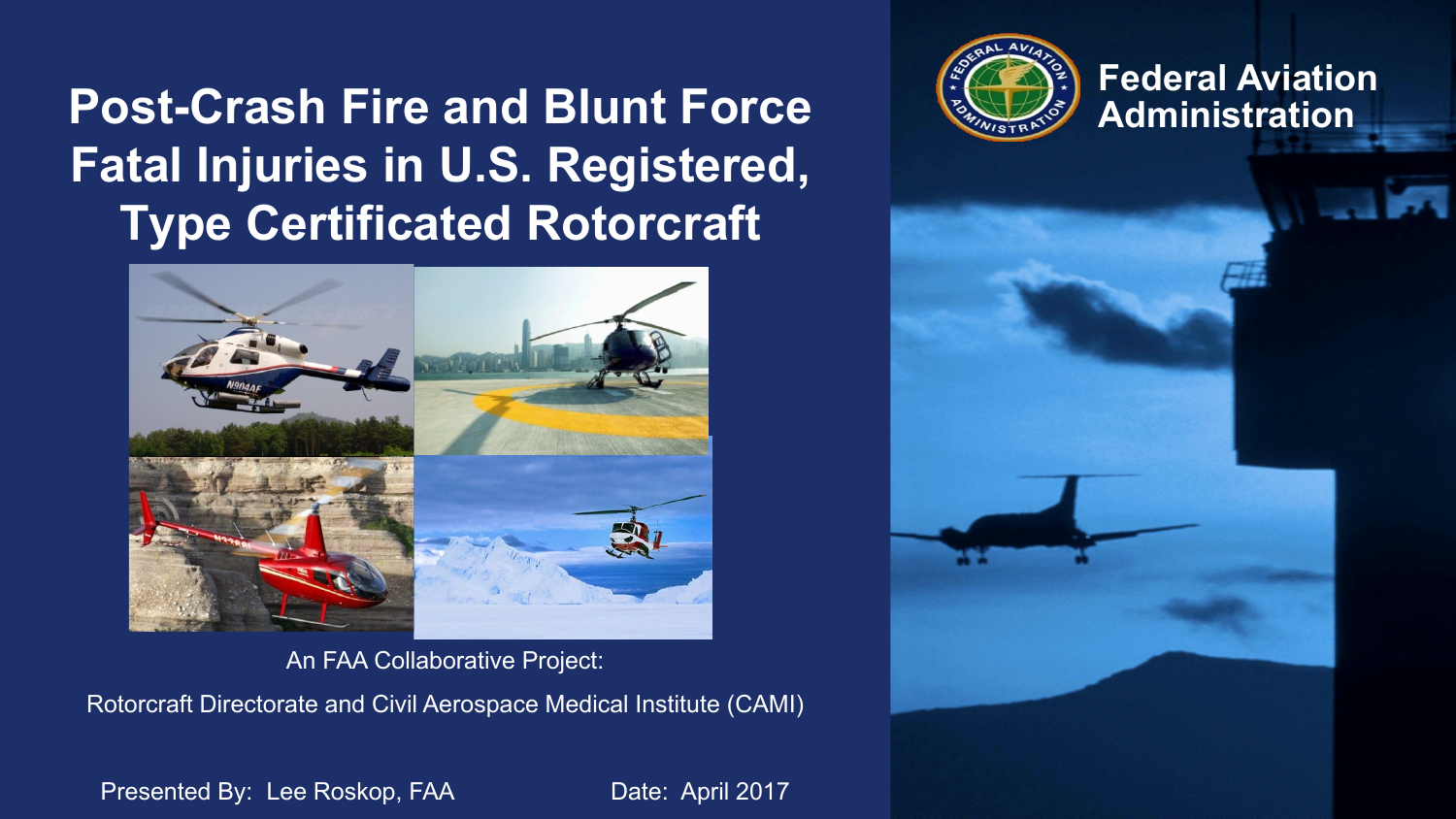**Disclosure Information** *88th Annual Scientific Meeting Lee Roskop, FAA*

**I have no financial relationships to disclose.**

### **I will not discuss off-label use and/or investigational use in my presentation.**

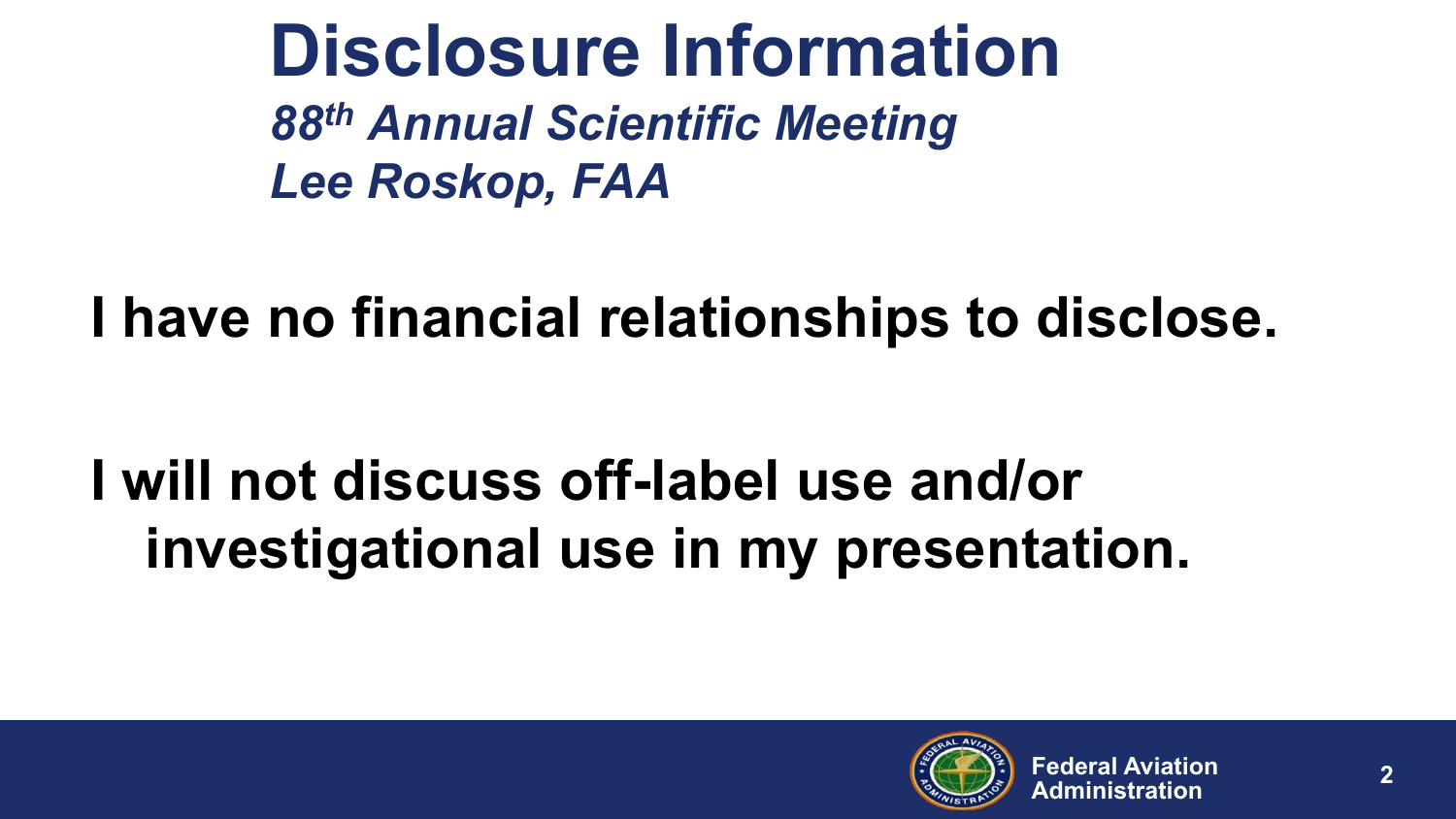## **U.S. Rotorcraft Accidents: 34 Year History**



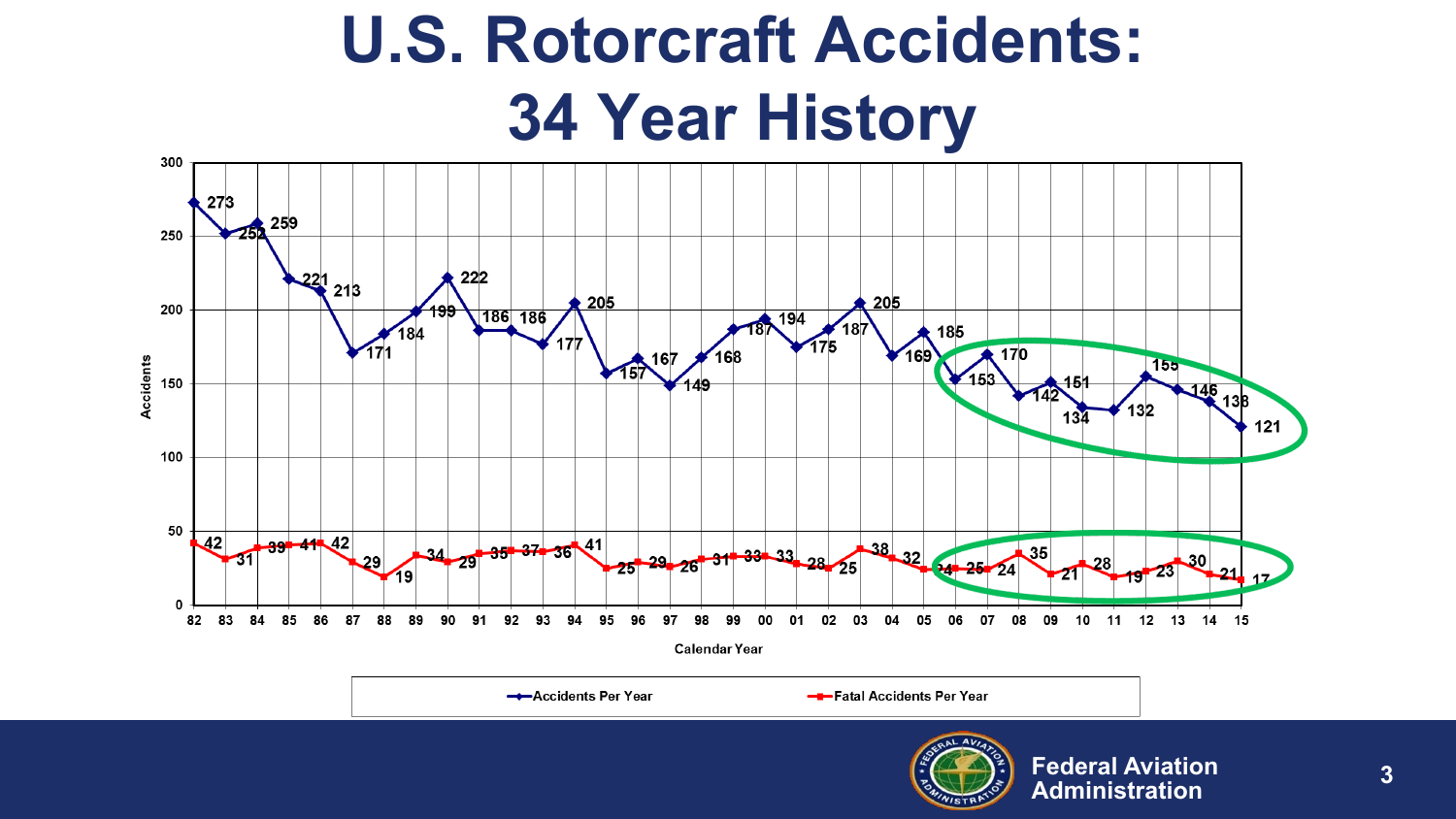#### **U.S. Rotorcraft Accident Rates: Recent 10 Year History**



Rates shown are per 100,000 flight hours

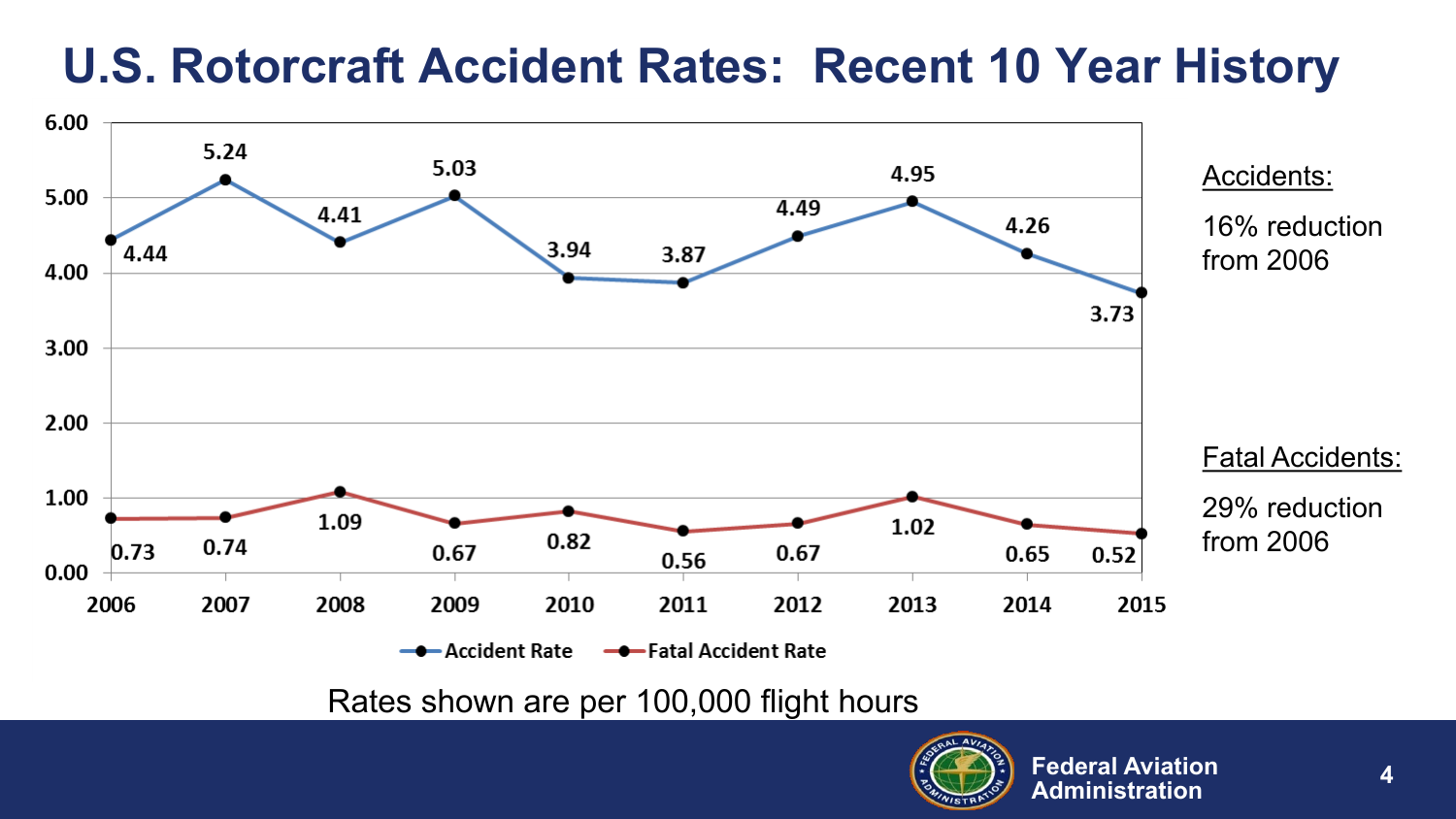#### **U.S. Rotorcraft Accident Rates: Recent 8 Year History**



Rates shown are per 100,000 flight hours

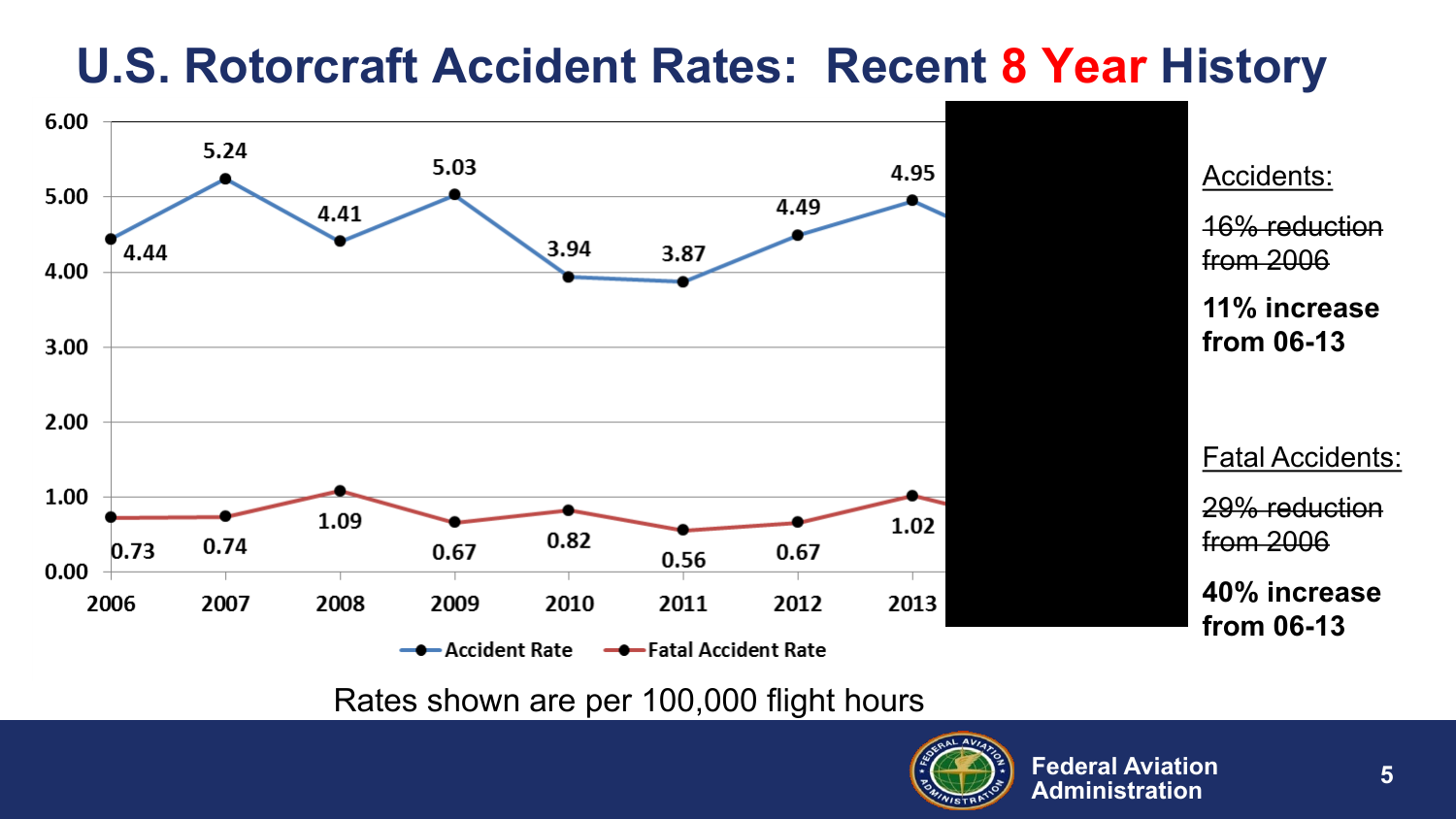

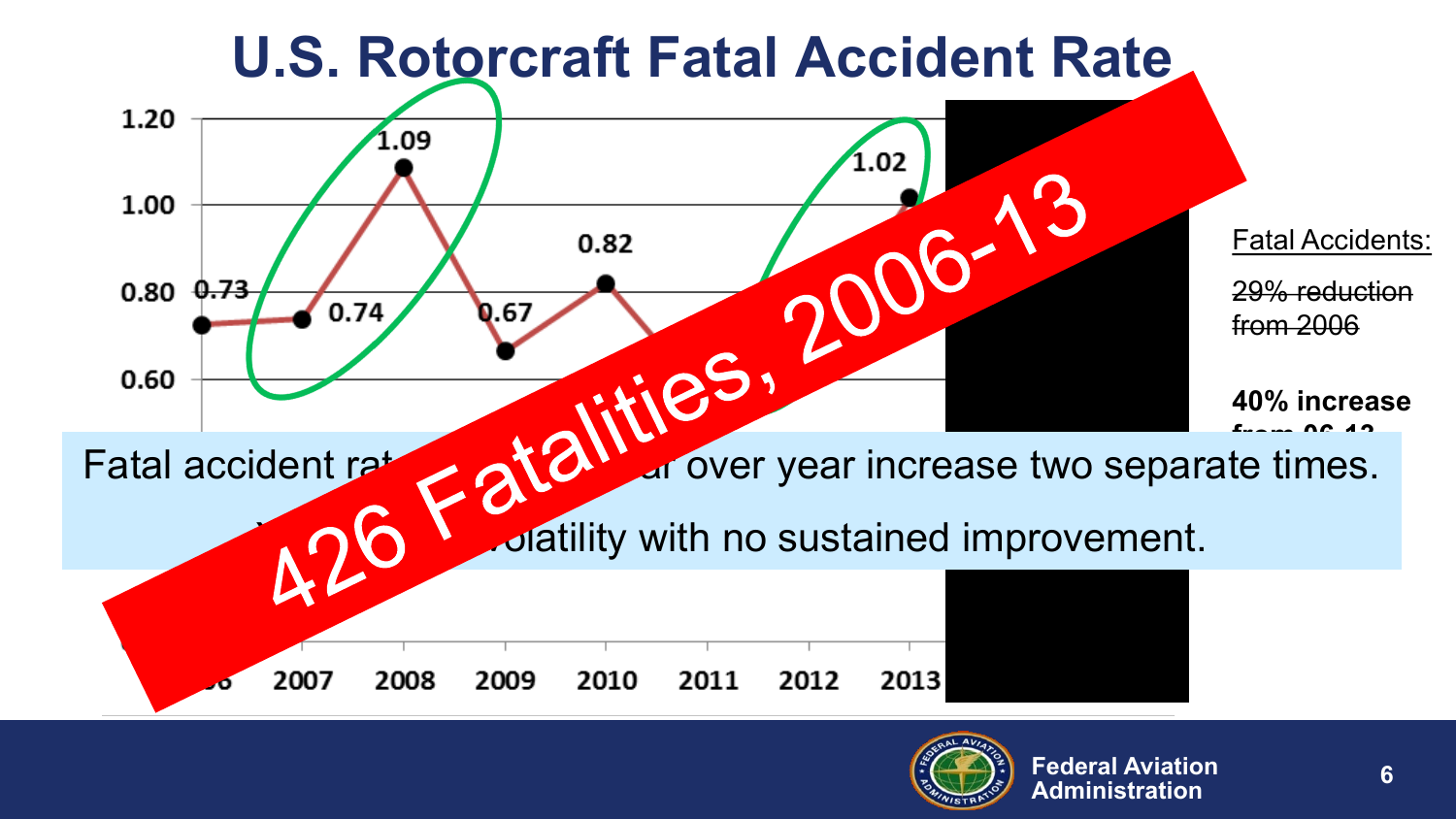## **Areas That Required Further Study**

- **Post Crash Fire (PCF)**
	- High interest area for investigative authorities, regulators, and the general public
	- Often unclear from investigative reports how often PCF occurred and how often it contributed to fatalities

#### • **Blunt Force Trauma (BFT)**

- Does it play less of a role than PCF in fatal accidents?
- Are there specific fatal injury patterns we should be paying closer attention to?

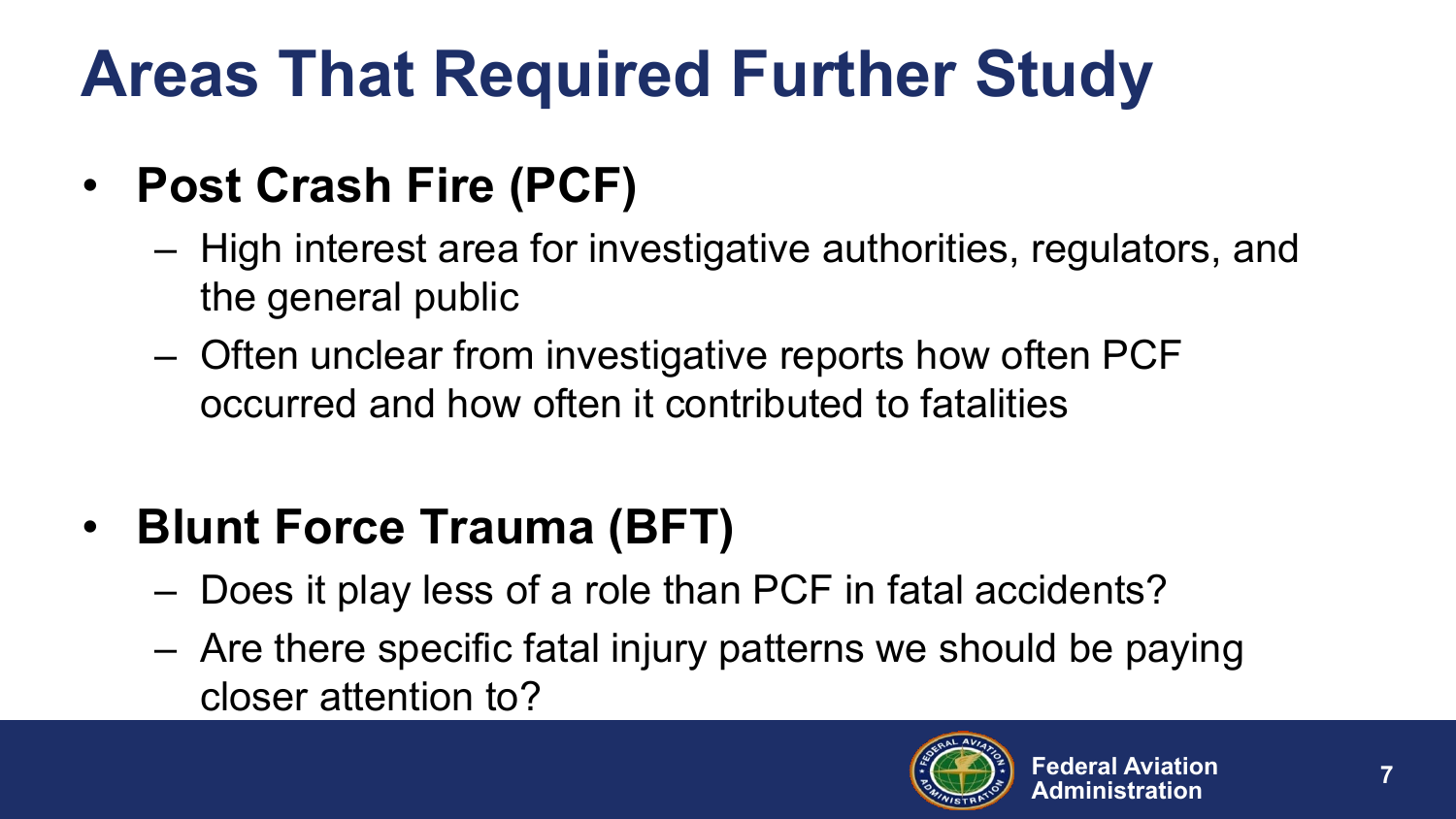## **FAA Collaborative Study Initiated**

- **Rotorcraft Directorate (RD)**
	- Standards Staff
	- Safety Management Group
- **Civil Aerospace Medical Institute (CAMI)**
	- CAMI Autopsy Program Team
	- Medical Case Research Physician
	- CAMI Biostatistician



• **CAMI's cause of death data allowed more meaningful, accurate analysis than any previous analysis efforts.**

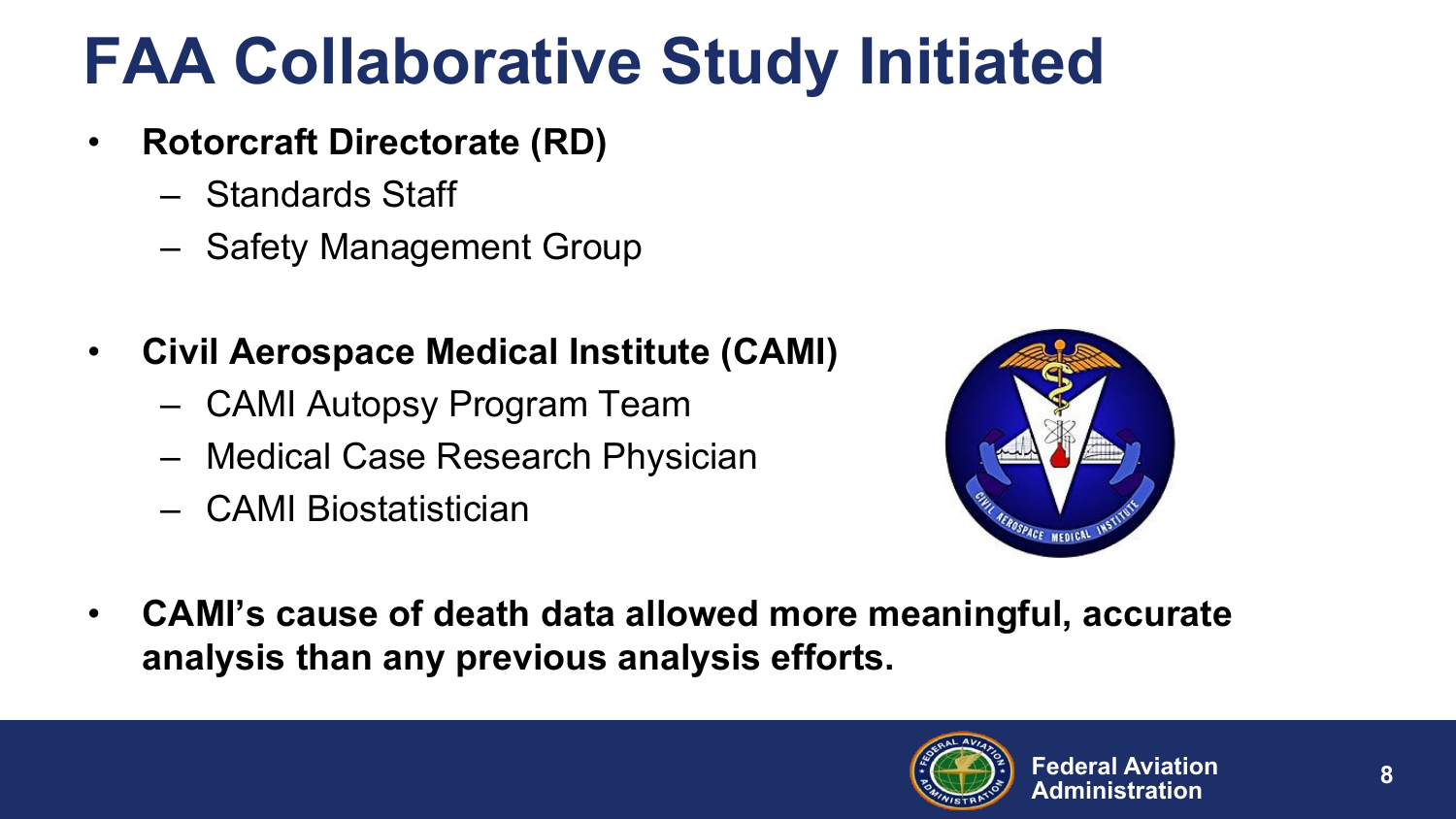### **Data Driven Analysis Process**

- **Ensured sufficient mass of data for credible study**
	- 5 years of fatal rotorcraft accident data was available (Oct 2008 Sep 2013)
		- U.S. registered, type certificated a/c (no amateur builts included)
	- CAMI had autopsy data available for 97 of 125 fatal accidents (78%)
- **Vetted analysis through multiple levels**
	- Autopsy records compiled by CAMI's Autopsy Program Team
	- Initial autopsy review & cause of death analysis by RD
	- Subsequent review by CAMI's Medical Case Review Physician
	- Statistical analysis oversight/review by CAMI's Biostatistician
	- Organization of final results by RD
	- Conclusions finalized based on joint RD/CAMI discussion

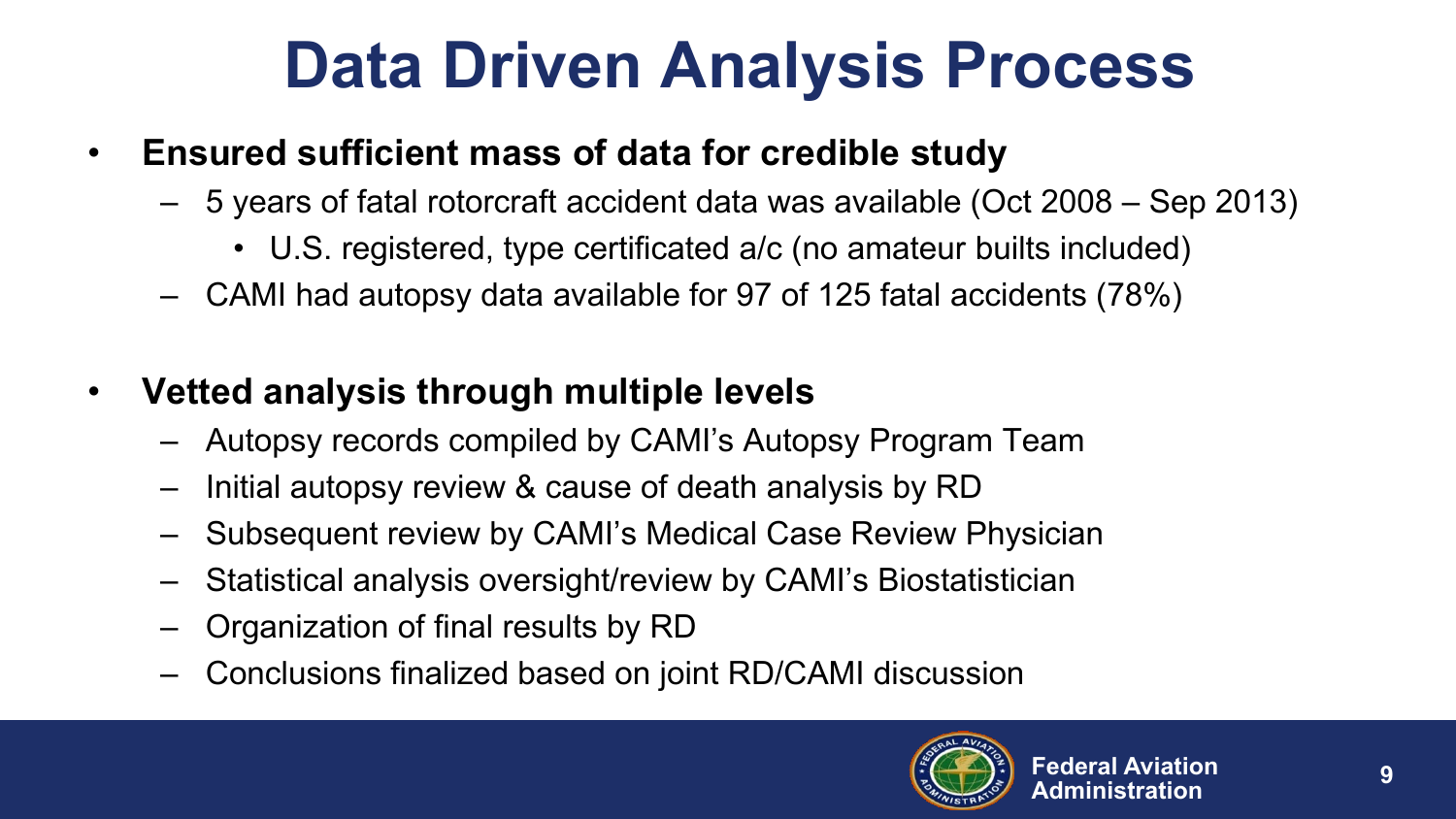## **Initial Study (2013): Post-Crash Fire (PCF) Focus**

- **Two key elements studied:**
	- 1. Frequency PCF occurred
	- 2. Frequency PCF contributed to fatality
- **Organized results by:** 
	- Certification basis (Part 27 or Part 29)
	- Make/model
	- Compliance with 14 CFR 27/29.952

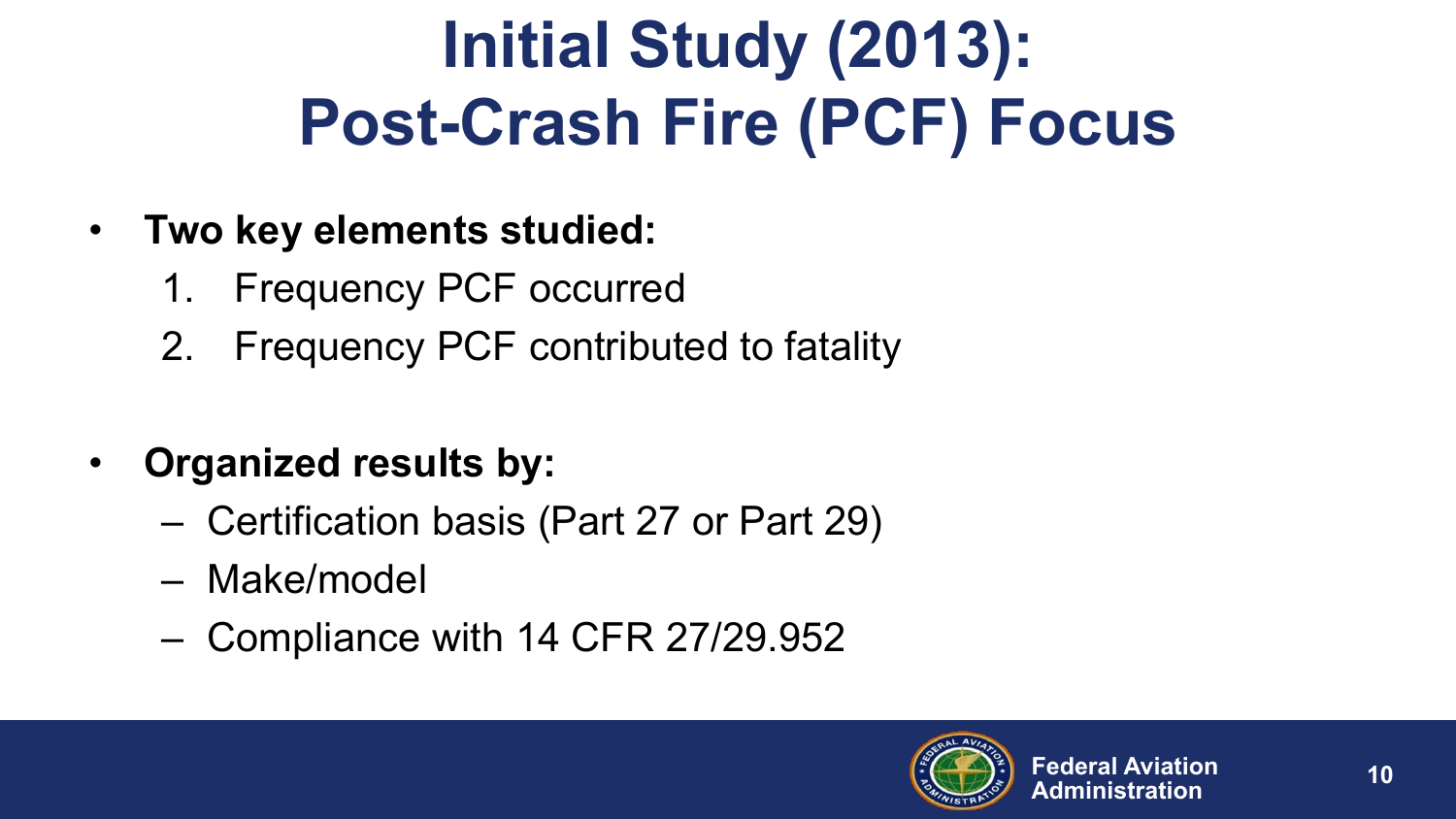## **Description of 14 CFR 27/29.952**

#### • **Subject: Fuel system crash resistance**

- Effective 11/2/1994
- Amendment 27-30 (Part 27) and Amendment 29-35 (Part 29)

#### • **Rule addresses:**

- Drop test requirements
- Fuel tank load factors
- Fuel line self-sealing breakaway couplings
- Frangible or deformable structural attachments
- Separation of fuel and ignition sources
- Other basic mechanical criteria
- Rigid or semirigid fuel tanks

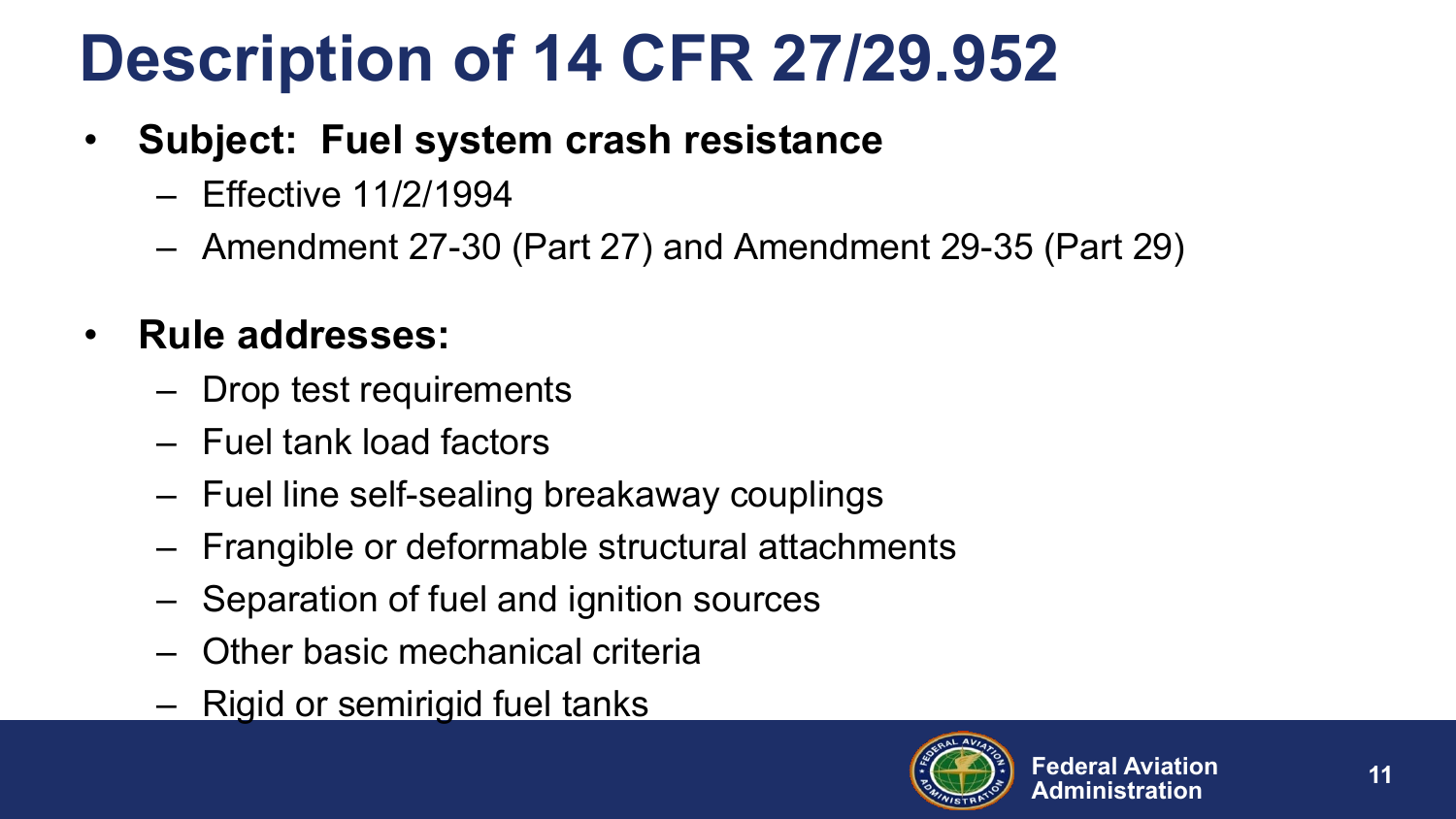## **Conclusions**

- **Crash resistant fuel systems:**
	- **Decrease the occurrence of PCF**

|                                        | <b>Certification Basis</b>                    |                                        |
|----------------------------------------|-----------------------------------------------|----------------------------------------|
|                                        | <b>WITHOUT crash</b><br>resistant fuel system | WITH crash<br>resistant fuel<br>system |
| % of Fatal Accidents where PCF present | 40% (34/86)                                   | $9\%$ (1/11)                           |

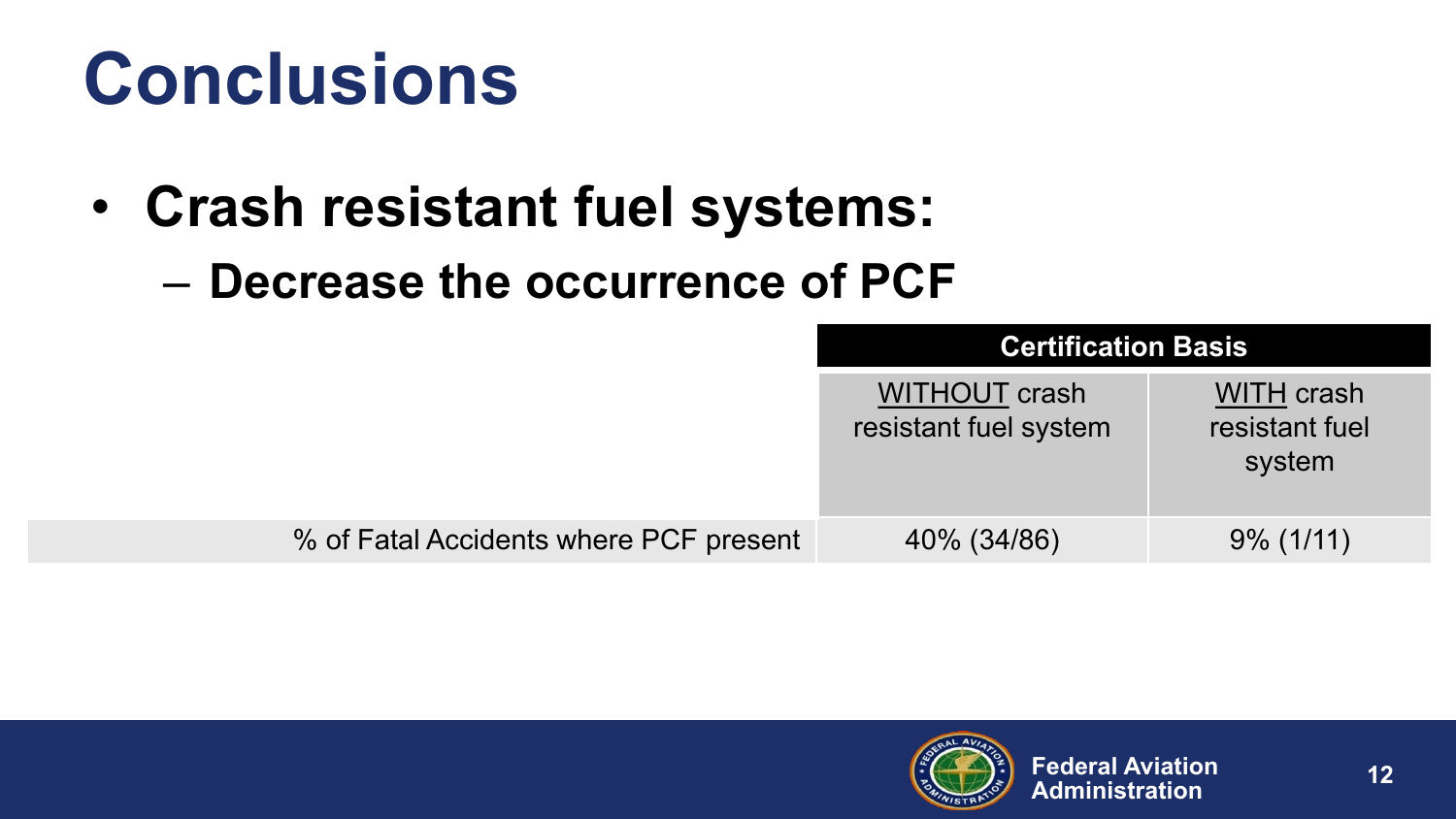- **Crash resistant fuel systems:**
	- **Decrease the occurrence of PCF**
	- **Decrease deaths attributable to PCF**

|                                        | <b>Certification Basis</b>             |                                        |
|----------------------------------------|----------------------------------------|----------------------------------------|
|                                        | WITHOUT crash<br>resistant fuel system | WITH crash<br>resistant fuel<br>system |
| % of Fatal Accidents where PCF present | 40% (34/86)                            | $9\%$ (1/11)                           |

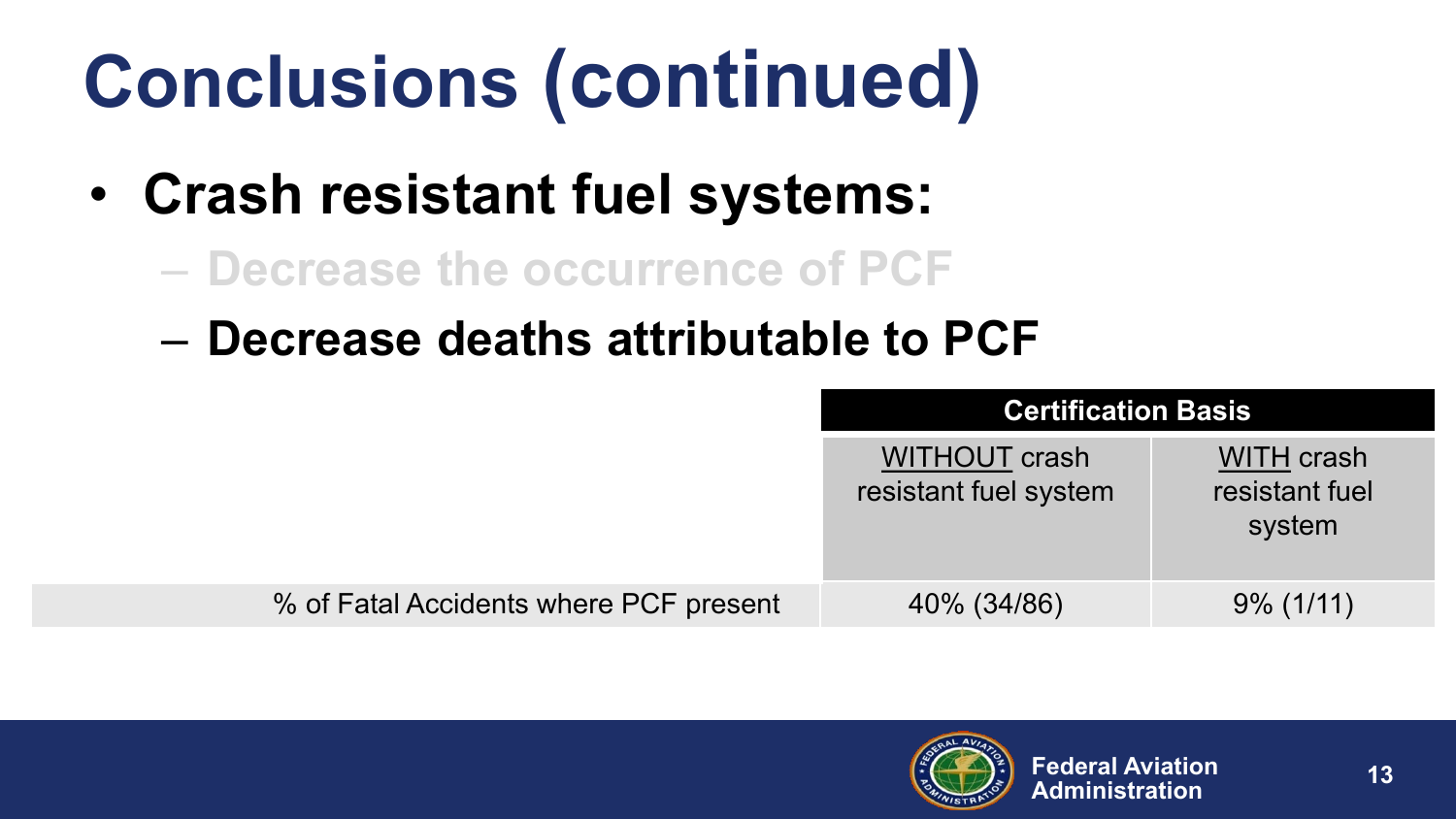- **Crash resistant fuel systems:**
	- **Decrease the occurrence of PCF**
	- **Decrease deaths attributable to PCF**

|                                             | <b>Certification Basis</b>                    |                                        |
|---------------------------------------------|-----------------------------------------------|----------------------------------------|
|                                             | <b>WITHOUT crash</b><br>resistant fuel system | WITH crash<br>resistant fuel<br>system |
| % of Fatal Accidents where PCF present      | 40% (34/86)                                   | $9\%$ (1/11)                           |
| If PCF present, % of Fatal Accidents where: |                                               |                                        |
| PCF contributed to fatality                 | 24% (8/34)                                    | $0\%$ (0/1)                            |

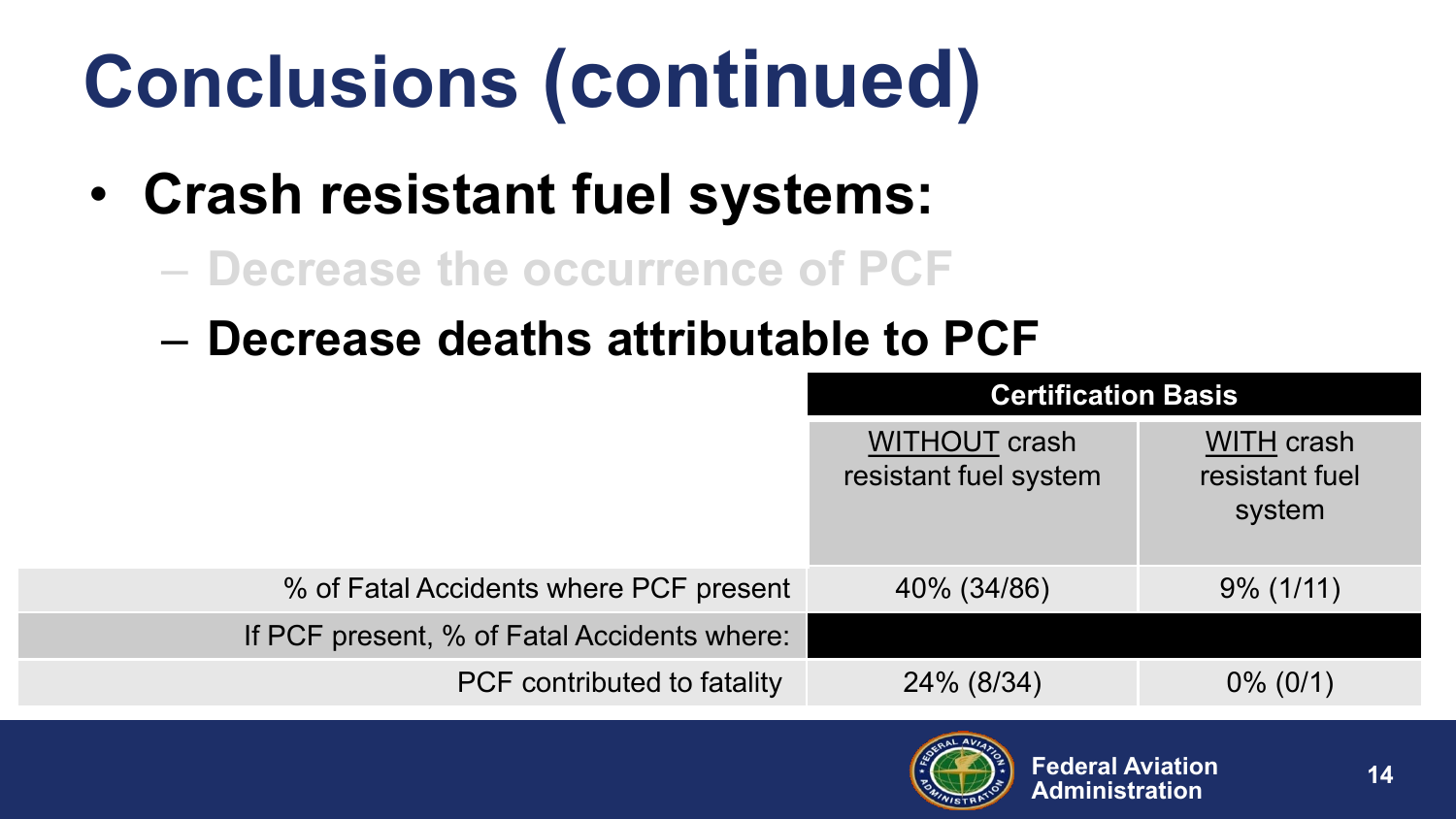#### • **When PCF occurred, cause of death was typically:**

– Blunt force trauma rather than thermal injuries

|                                             | <b>Certification Basis</b>             |                                        |
|---------------------------------------------|----------------------------------------|----------------------------------------|
|                                             | WITHOUT crash<br>resistant fuel system | WITH crash<br>resistant fuel<br>system |
| If PCF present, % of Fatal Accidents where: |                                        |                                        |
| PCF contributed to fatality                 | 24% (8/34)                             | $0\%$ (0/1)                            |
| Blunt force trauma contributed to fatality  | 76% (26/34)                            | $100\%$ (1/1)                          |

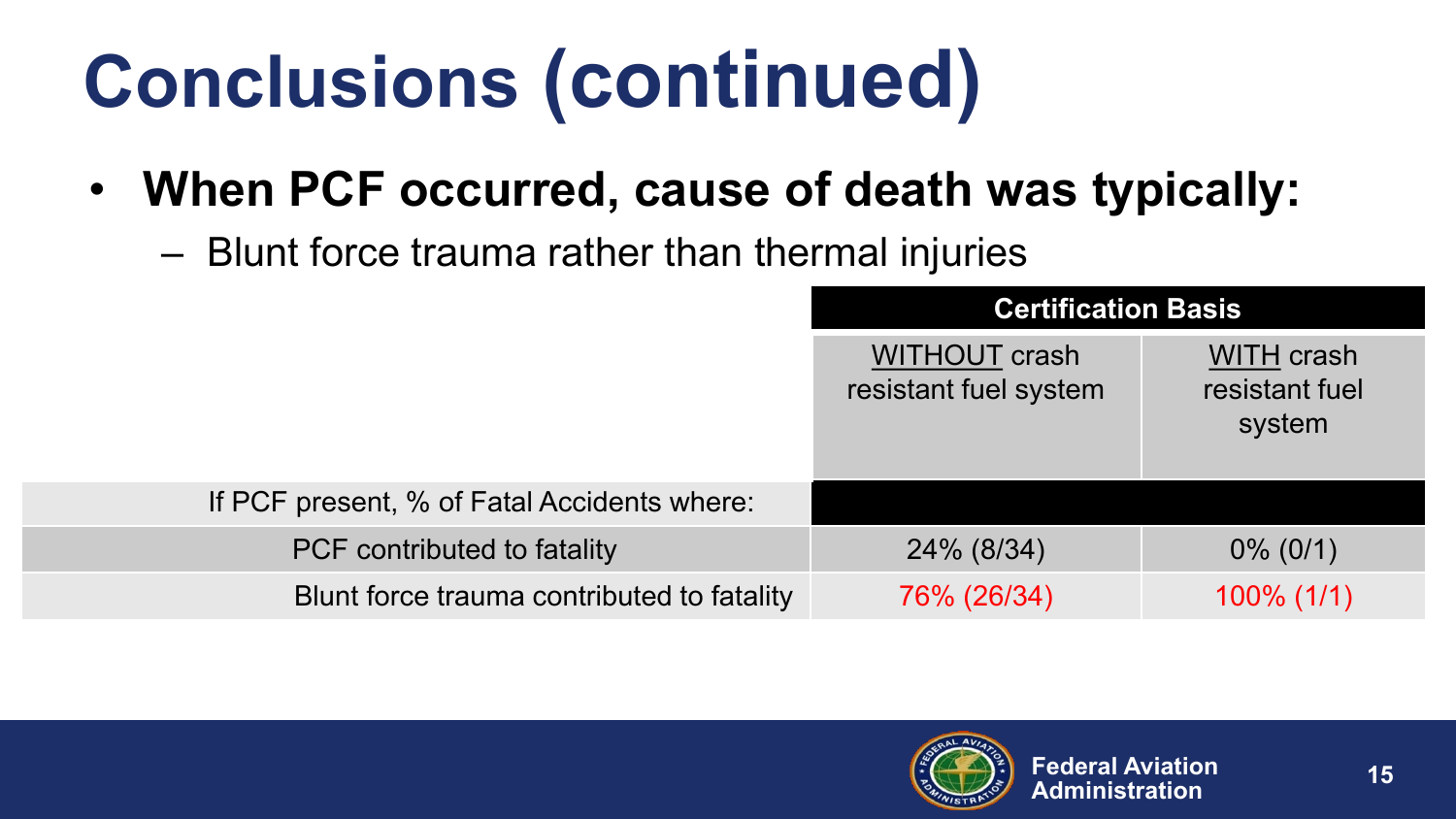**For Part 27 rotorcraft without a crash resistant fuel system (CRFS), the PCF data** *did not suggest significant differences* **for the individual models that provided the largest sample of data.**

- **84% of data for Part 27 rotorcraft without a CRFS came from:**
	- 6 different models across 4 different OEMS
- **Same 6 models accounted for 50% of entire U.S. rotorcraft fleet**
- **PCF data showed comparable rates of:**
	- PCF occurrence
	- PCF as contributory to the fatalities

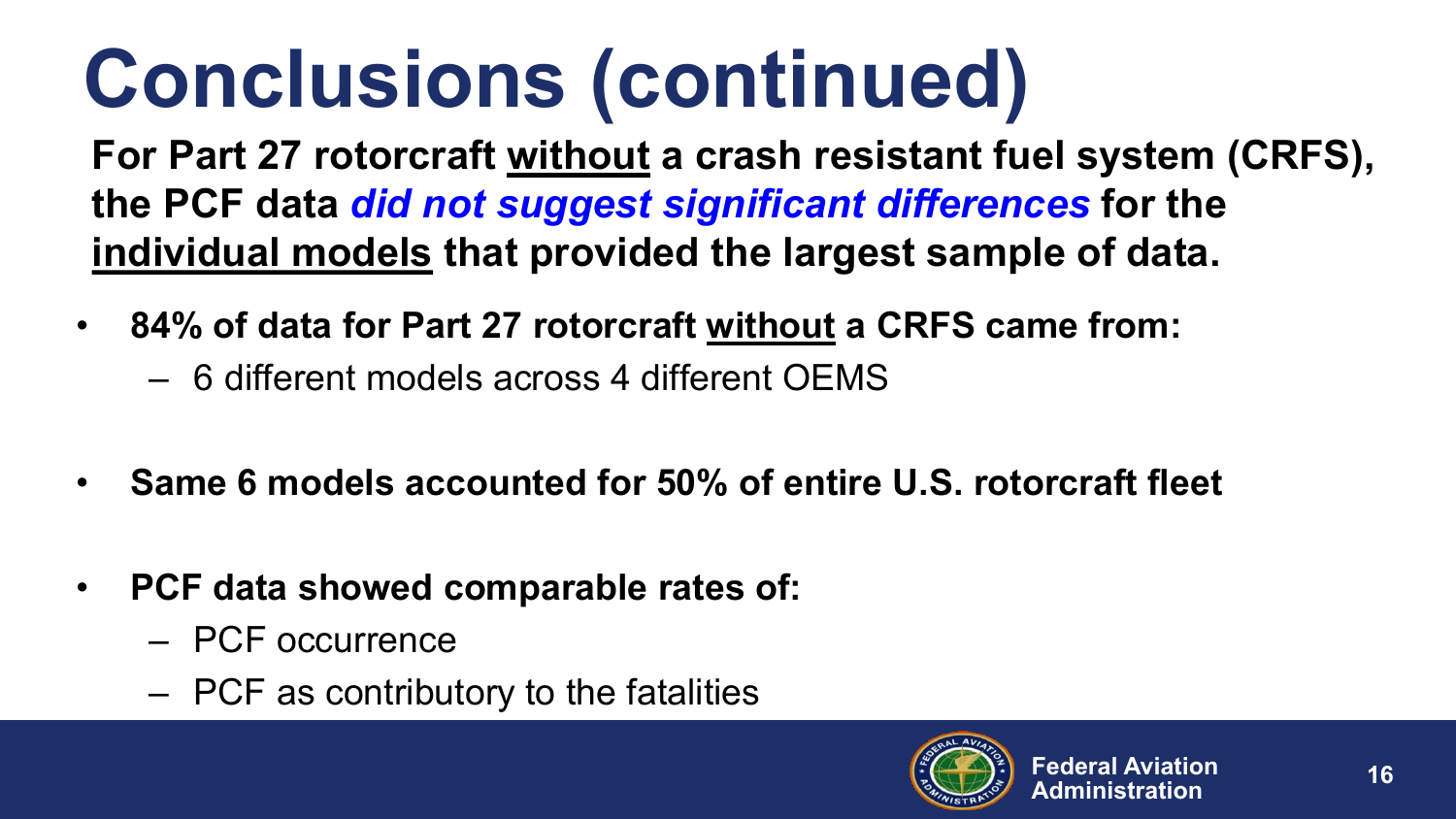### **Is this what the rule makers expected?**

- **23 years (1994-2017) since the 27/29.952 rule:**
	- $-$  ≈ 15% compliance among U.S. rotorcraft (2017).
	- Some OEMs have made incremental improvements.
		- Enhanced fuel system crash resistance without full compliance to the 27/29.952 rule

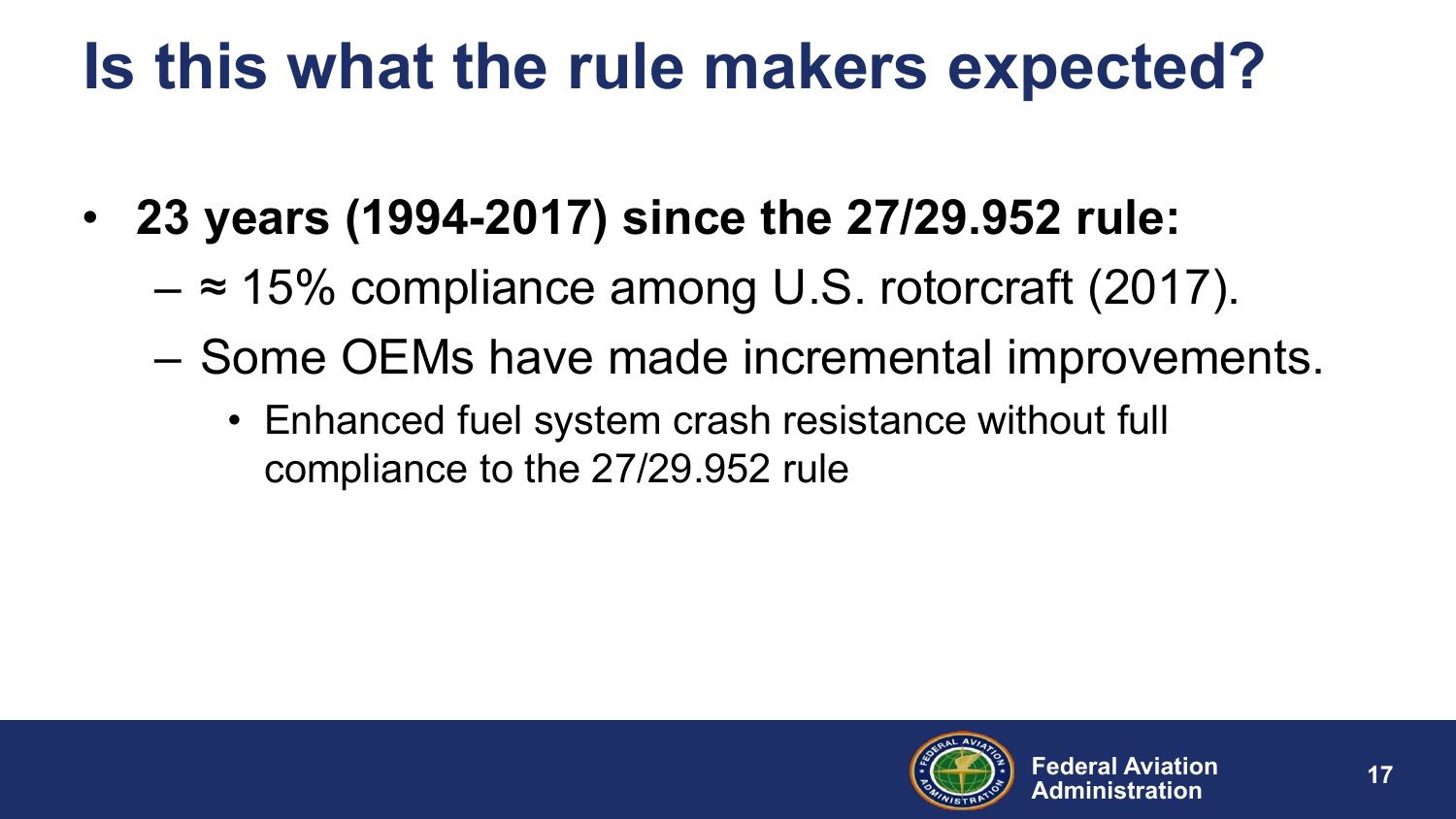### **The data suggested** *blunt force trauma* **is the bigger concern in fatal rotorcraft accidents, even in cases of post-crash fire…**

#### **Blunt Force Trauma was the cause of death in:**

- 92% of all fatal rotorcraft accidents studied
- 76% of fatal rotorcraft accidents without a CRFS when a PCF occurred

### **So, what were the** *specific* **blunt force injuries that were documented in the fatal accidents?**

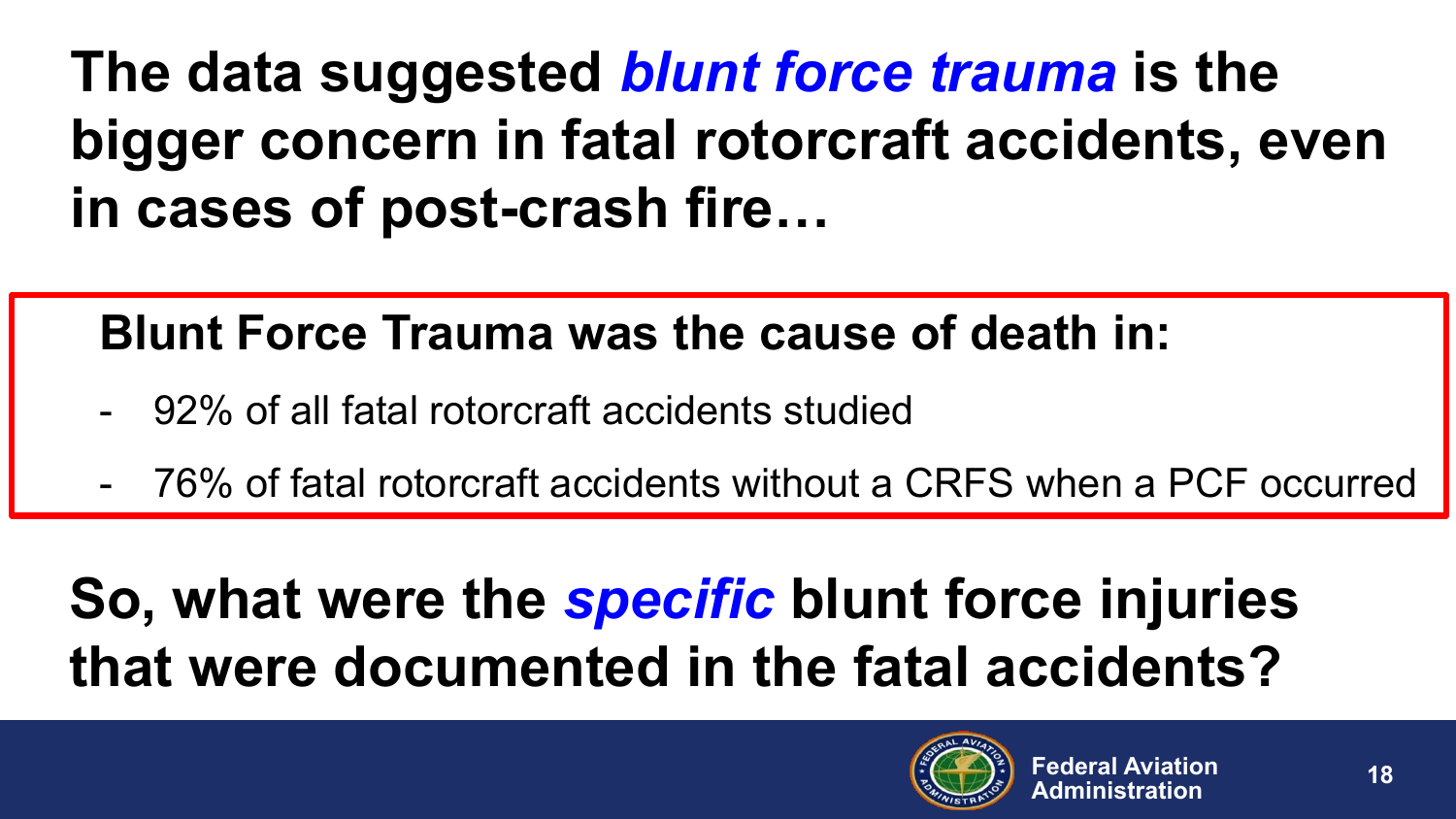### **Follow-up Study (2014): Blunt Force Trauma Focus**

- **Used past research on fatal injuries as baseline data**
	- Taneja & Wiegmann (2003)
	- Studied 74 fatal helicopter accidents, 1993-1999
	- Classified injuries in fatal accidents by body region/organ system
- **Our Question:**
	- Were there any statistically significant differences between corresponding injury categories from Taneja & Wiegmann's 2003 study when compared to more recent data?
- **RD/CAMI used same 97 fatal accidents from previous PCF study**
	- Categorized the injuries using Taneja & Wiegmann's methodology

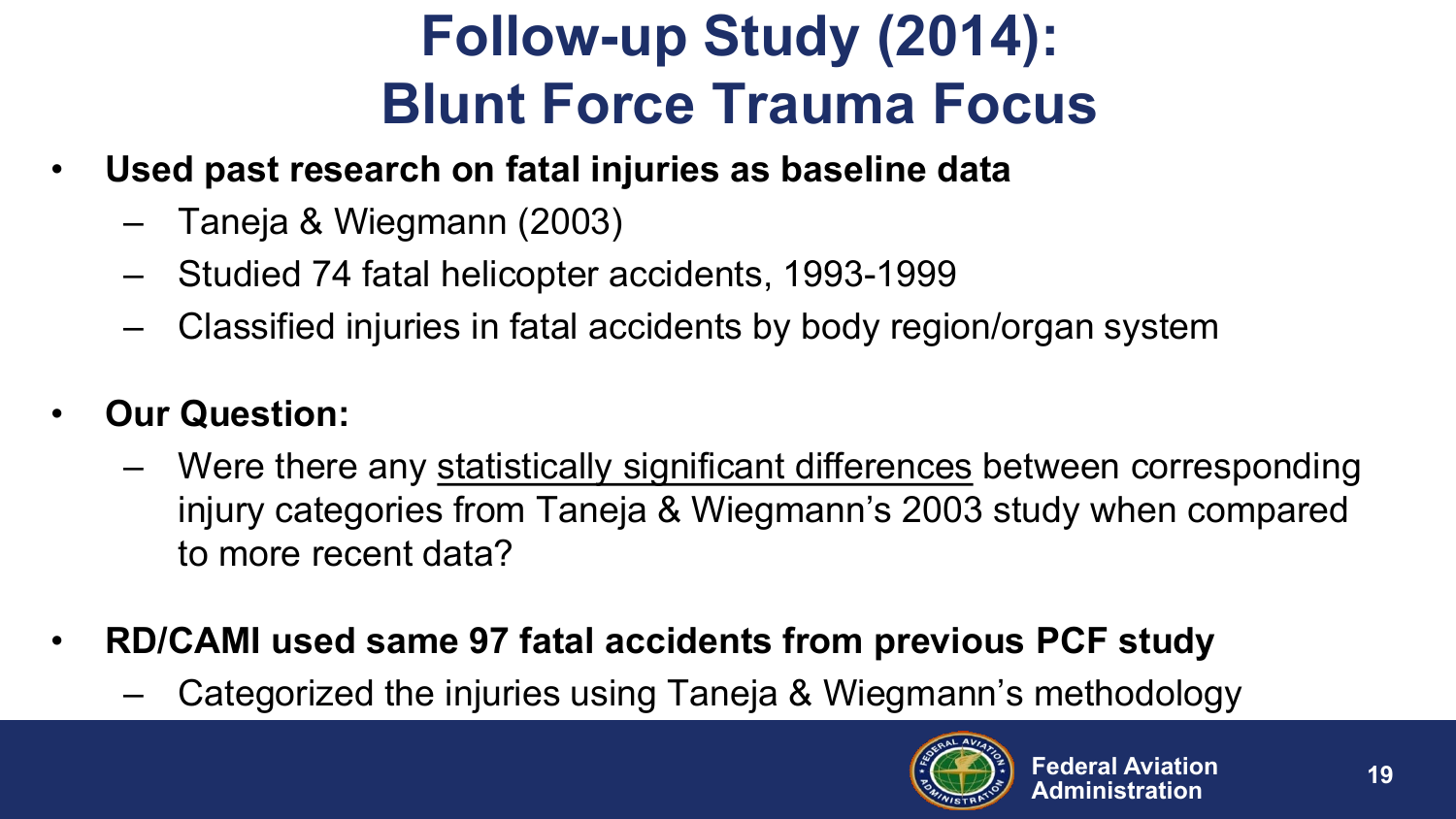## **Results**

- **No statistically significant difference between the 2014 study and the 2003 Taneja & Wiegmann study for:**
	- 9 of 14 categories of bony injuries
	- 7 of 7 categories of organ/visceral injuries

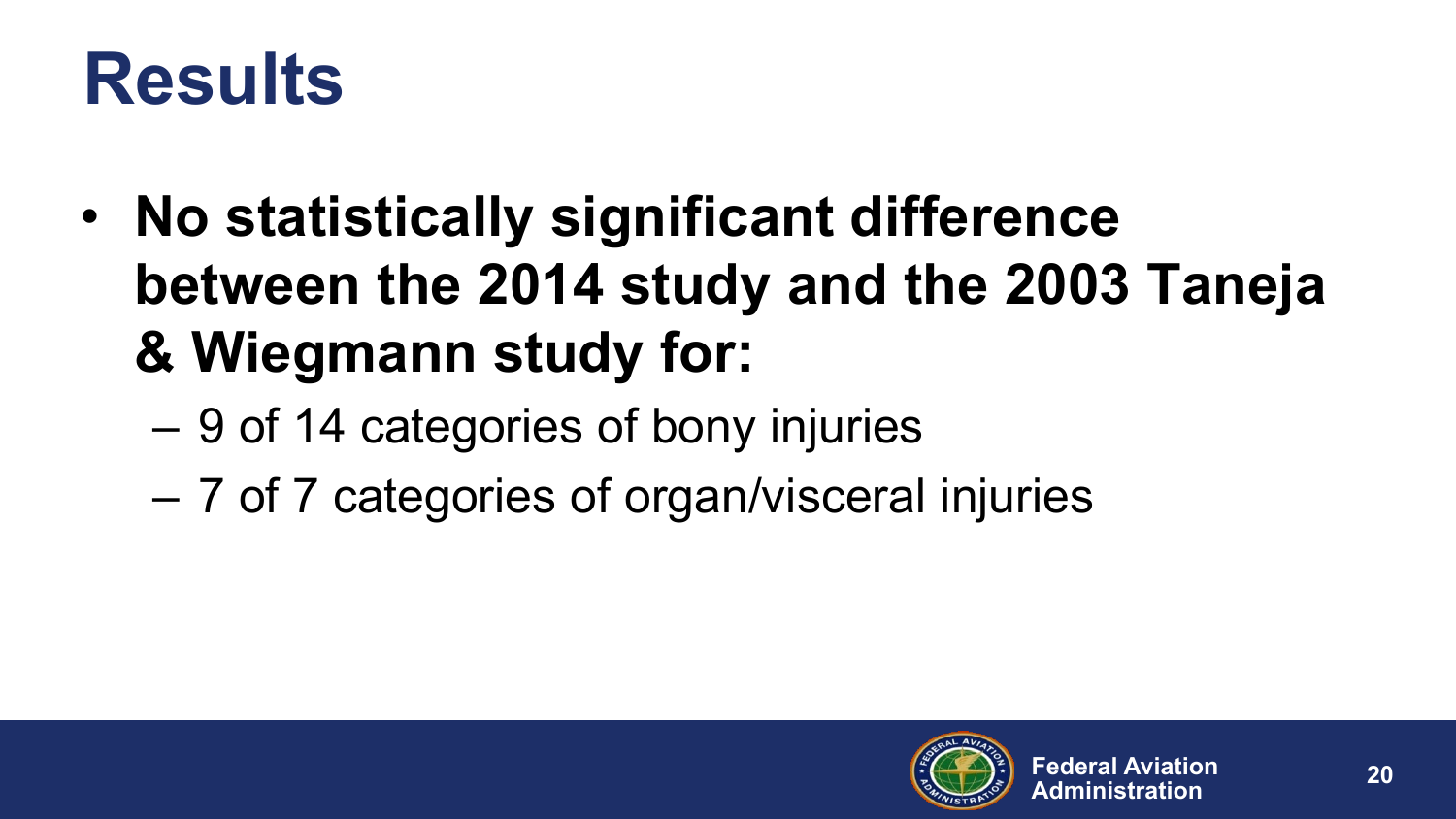## **Bony Injuries**





Thoracic spine  $\approx 35\%$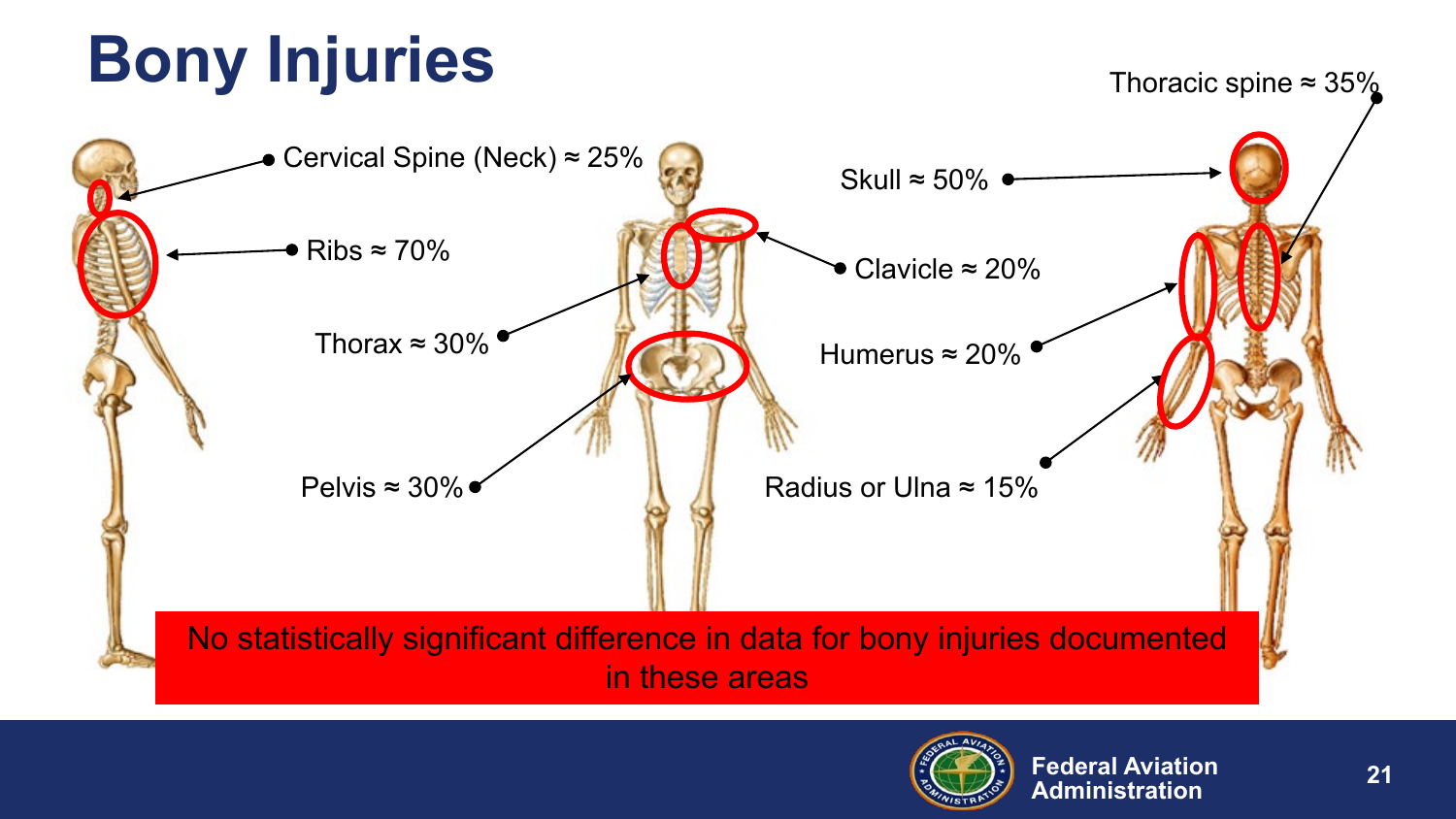

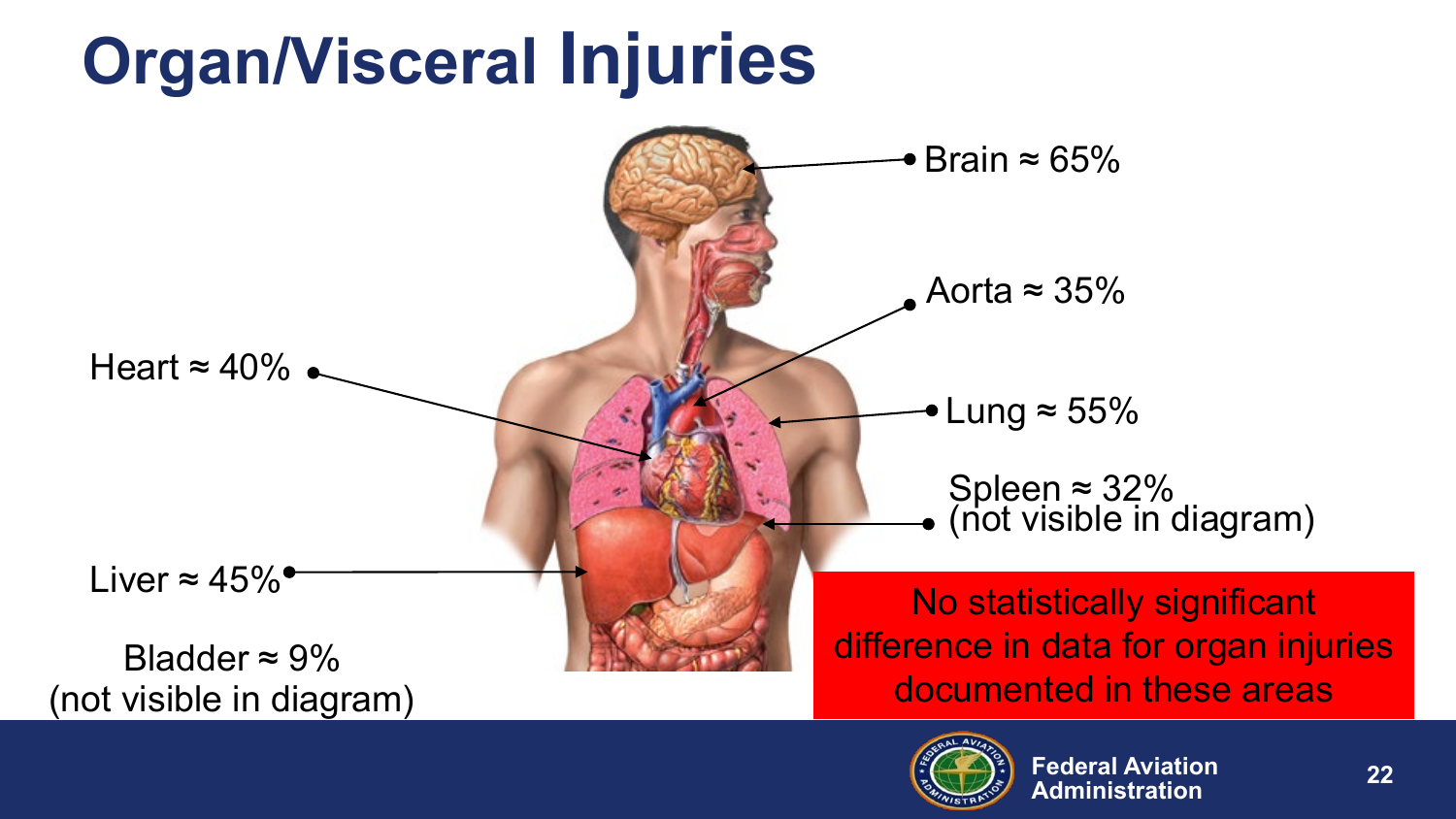### **Further considerations**

- **Did significant differences exist for rotorcraft involved in fatal accidents that were compliant with 27/29.562?**
- **Before answering that, a brief description of 27/29.562 is needed.**
	- Rules address Emergency landing dynamic conditions
	- Effective12/13/1989
	- Amendment 27-25 (Part 27) and Amendment 29-29 (Part 29)

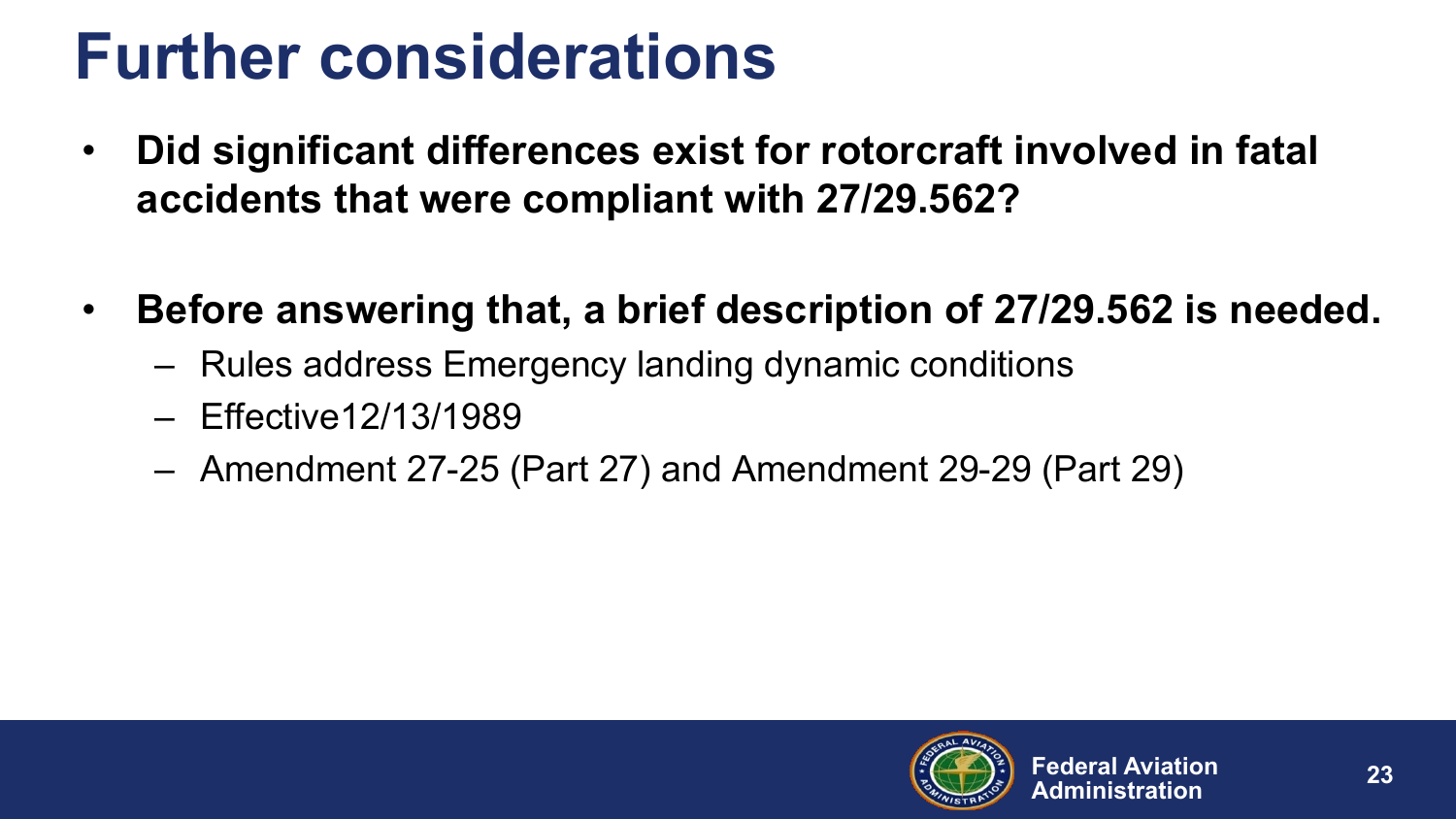### **Description of 14 CFR 27/29.562**

- **Rule addresses dynamic (crash impact) tests:**
	- Prescribes use of 170 lb test dummy or equivalent
	- Sets specific angular, velocity, and deceleration parameters for dynamic testing
	- Requires specific performance during impact for:
		- Seating device system
		- Location of shoulder harness strap or straps
		- Location of safety belt
		- Head avoiding impact or not exceeding prescribed head injury criteria
		- Max loads to the upper torso
		- Max loads between pelvic and lumbar column

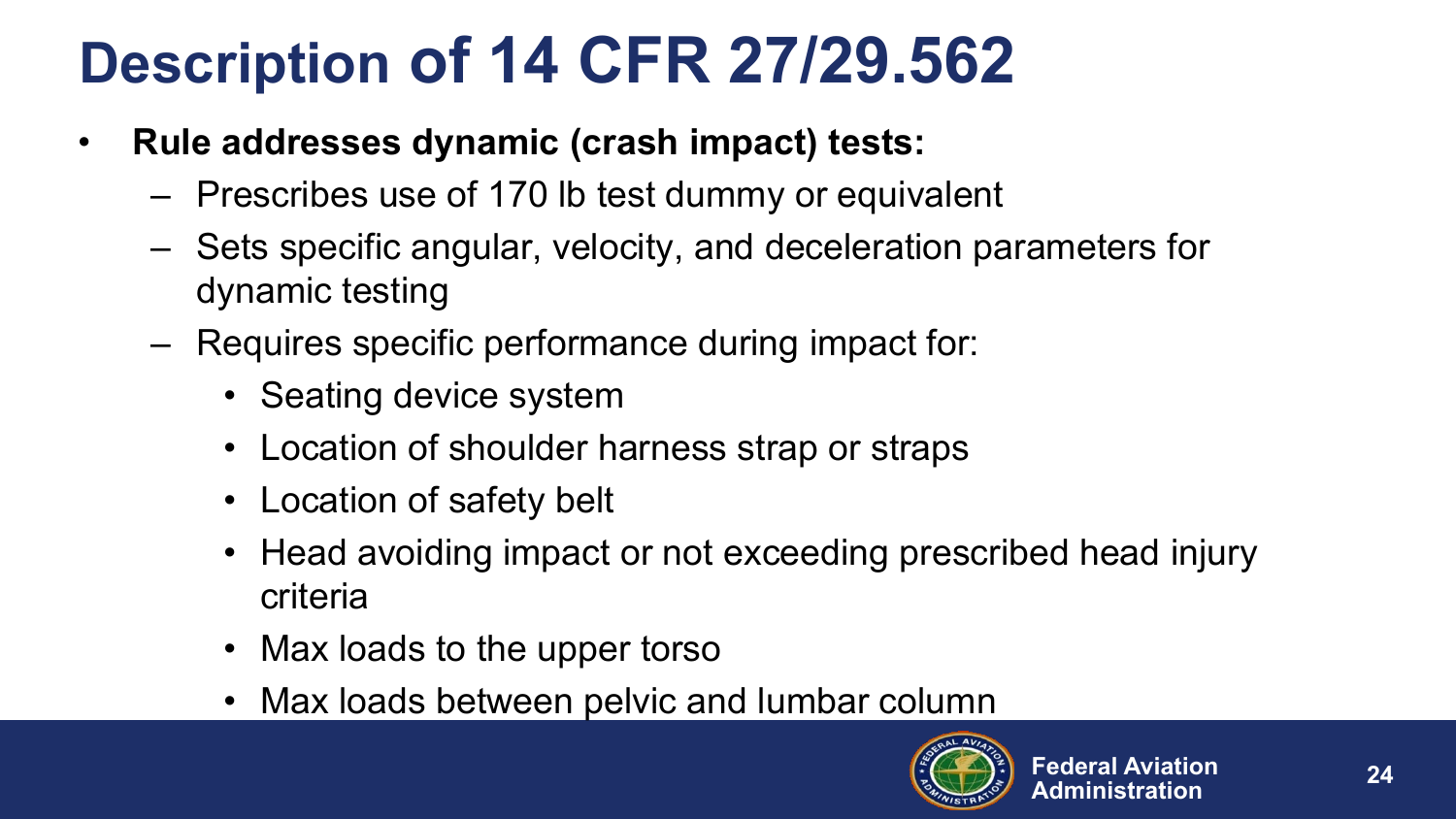### **Further considerations (continued)**

- **So…Did significant differences exist for rotorcraft involved in fatal accidents that were compliant with 27/29.562?**
- **Answer: A reasonable comparison was not feasible due to only a small sample of data complying with 27/29.562.**
	- Only 5 of 97 (5%) of rotorcraft in the data set complied.
- **Potential good news?**
	- May mean the 27/29.562 rule was successful and compliant rotorcraft were involved in fewer fatal accidents.
- **Potential bad news?**
	- May mean the data sample was representative of low overall fleet wide compliance with the 562 rule.

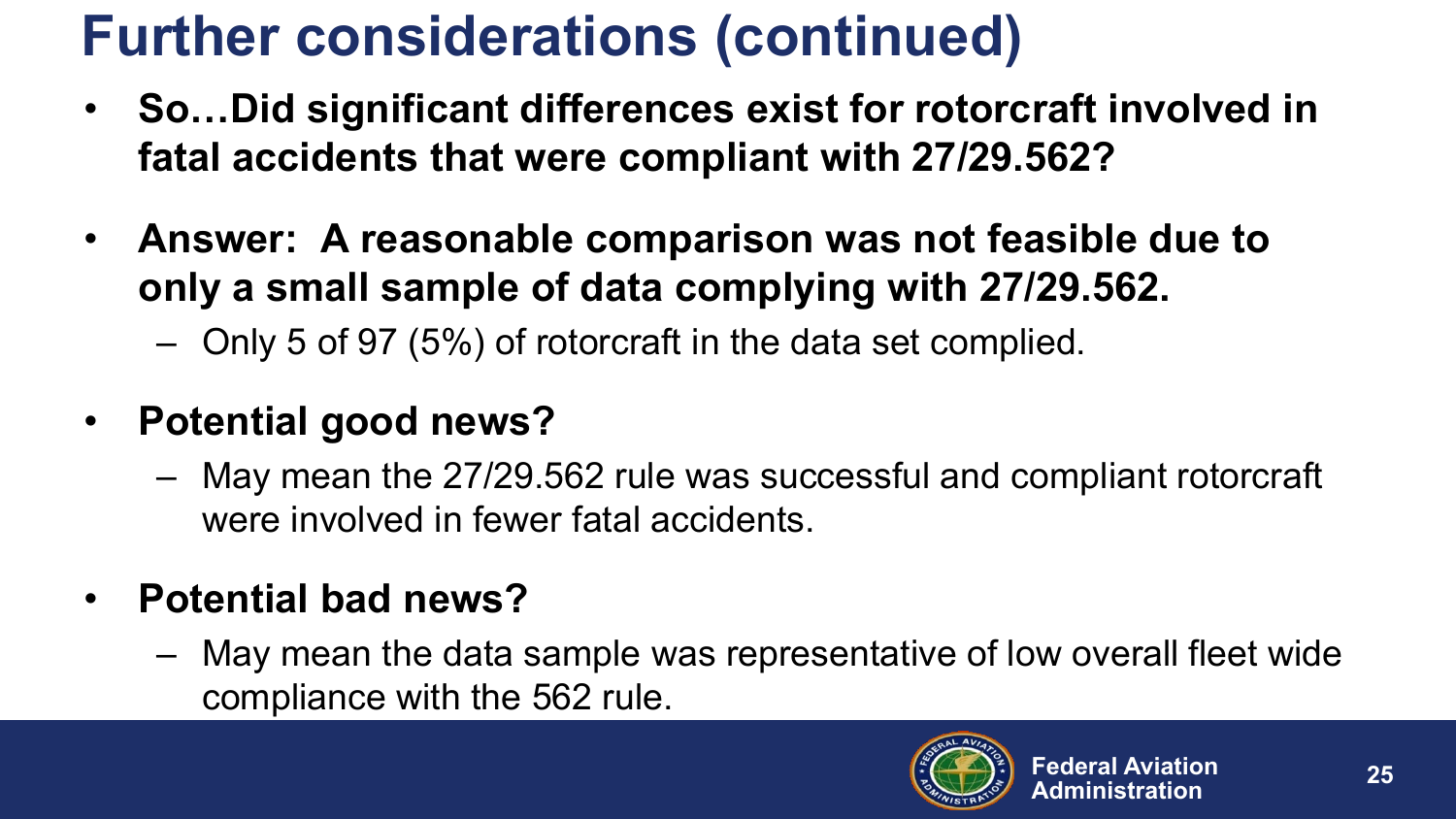## **Further considerations (continued)**

- **The sample was indicative of low overall compliance with the 562 rule for the U.S. rotorcraft population.**
	- $-$  ≈10% compliance with 27.562 or 29.562 (2017).
	- Rule effective in December,1989.

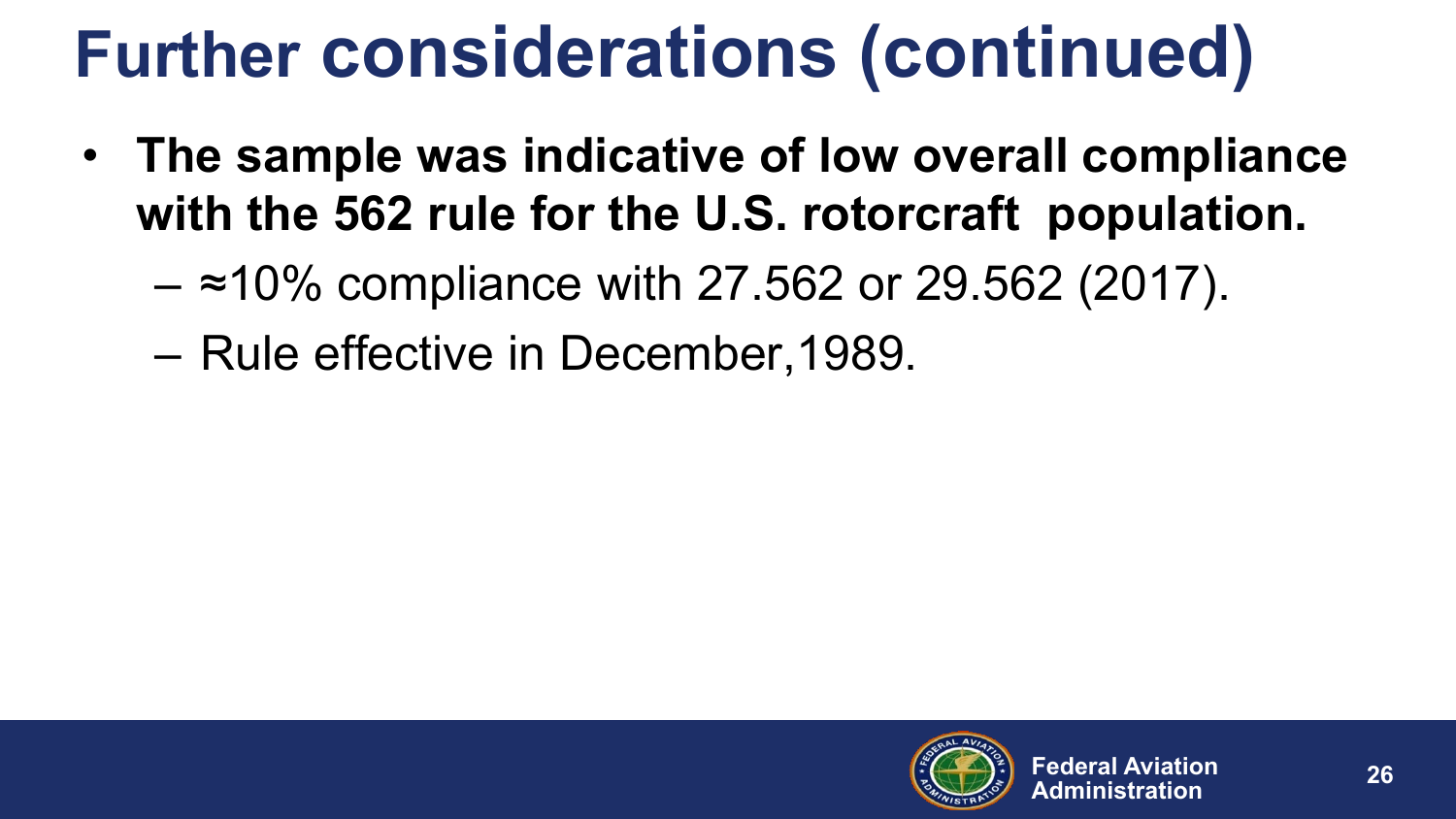### **Is this what the rule makers expected?**

- **Factors and expectations in the original xx.562 rule**
	- Based on 1979 Rotorcraft Regulatory Review Conference
	- Congress requested FAA to improve occupant protection
	- Expected 30-85% fewer fatalities/injuries (survivable accidents)
- **25 years (1989-2014) since the 27/29.562 rules:**
	- $\approx$  4,200 rotorcraft accidents with  $\approx$  9,000 total occupants
	- Only **2%** of a/c in those accidents were 27/29.562 compliant
	- What about the other **98%** of rotorcraft that were not compliant with 27/29.562 in those accidents?
		- $\cdot$   $\approx$  8,800 occupants
		- None were afforded the additional dynamic crashworthiness protective equipage of the 562 rule
		- Over **1,300** of those occupants were fatally injured

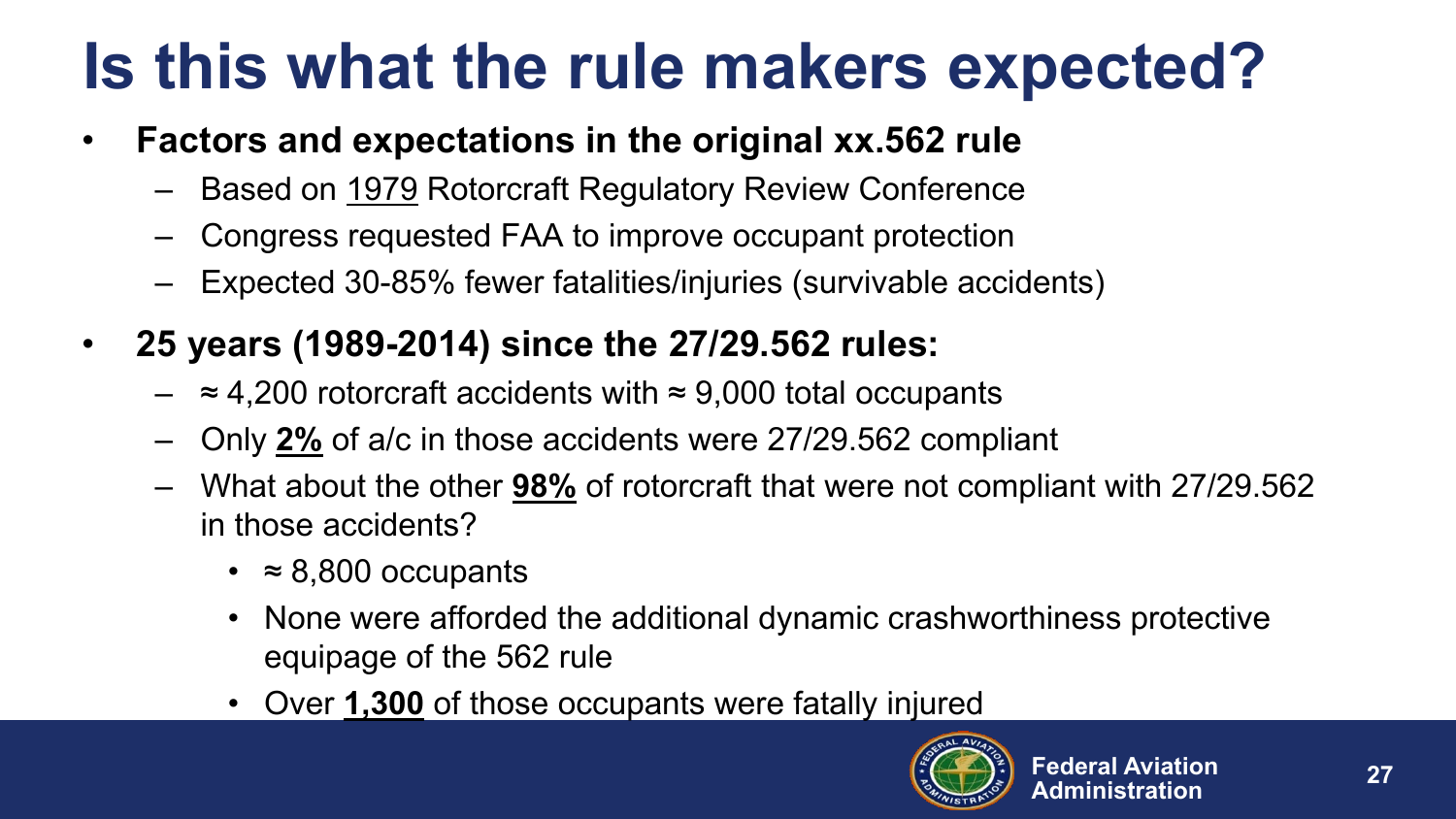### **Bottom Line**

- **There has been a very slow incorporation of occupant protection features in rotorcraft.**
	- 15% for Crash Resistant Fuel Systems
	- 10% for Blunt Force Trauma protection
- **This has contributed to the long-term stagnancy in the rotorcraft fatal accident rate.**
- **Rotorcraft that either** *were not* **or** *are not* **required to meet the higher standard of occupant protection rules are still widely used and produced.**
- **How many lives could we save by catching actual a/c equipage up with our 20-25 year old rules?**

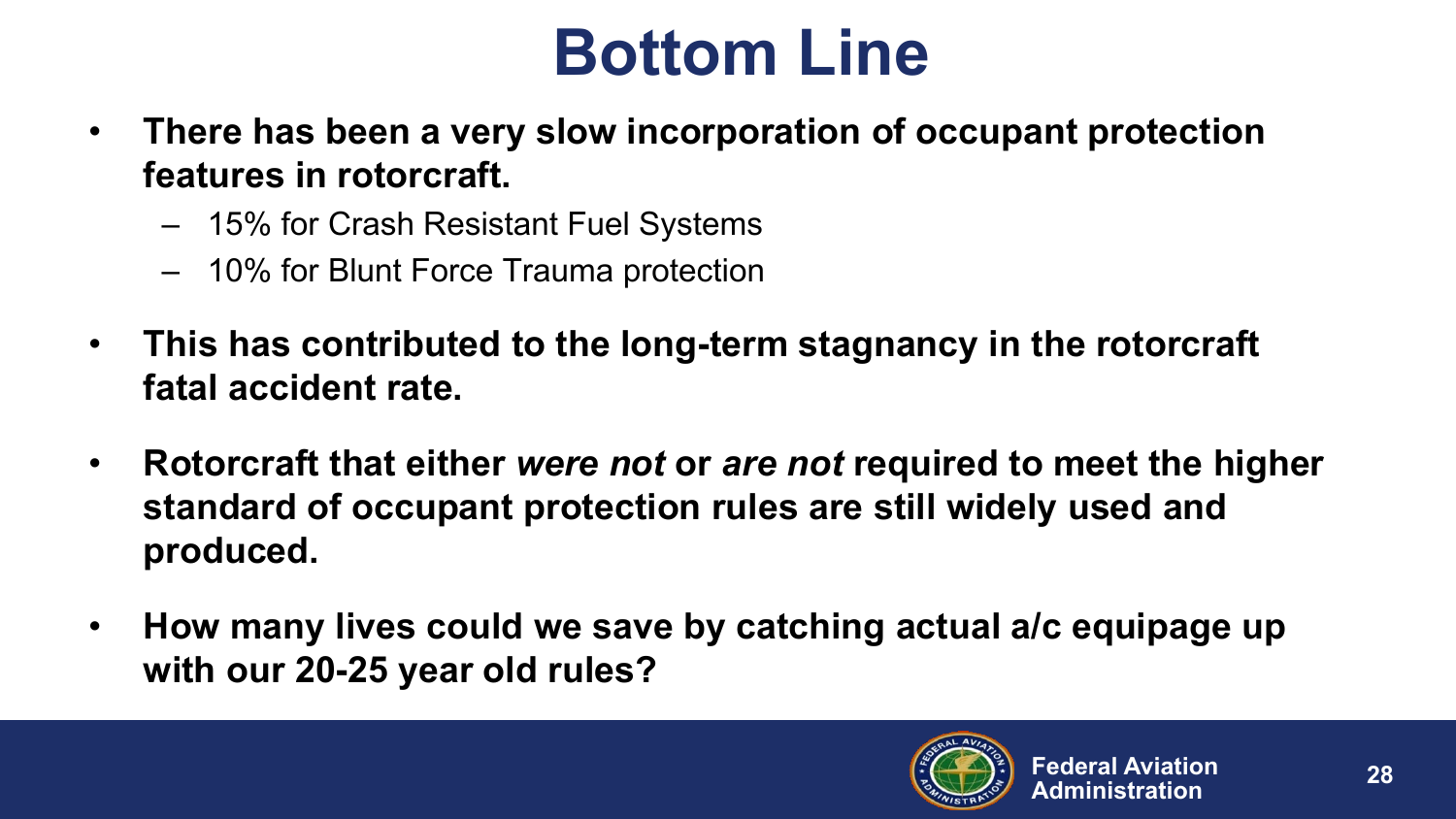### **Key Questions for Operators**

- **Do they know the certification basis of the helicopter they are operating, to include its occupant protection capability?**
- **If they are considering the purchase or lease of a particular helicopter model, does it comply with the latest occupant protection regulations?**
- **In fatal rotorcraft accidents, skull injuries were cited in 50% of the cases and brain injuries in 65% of cases. Yet, why…**

#### **…is helmet use estimated in single digit percentages?**